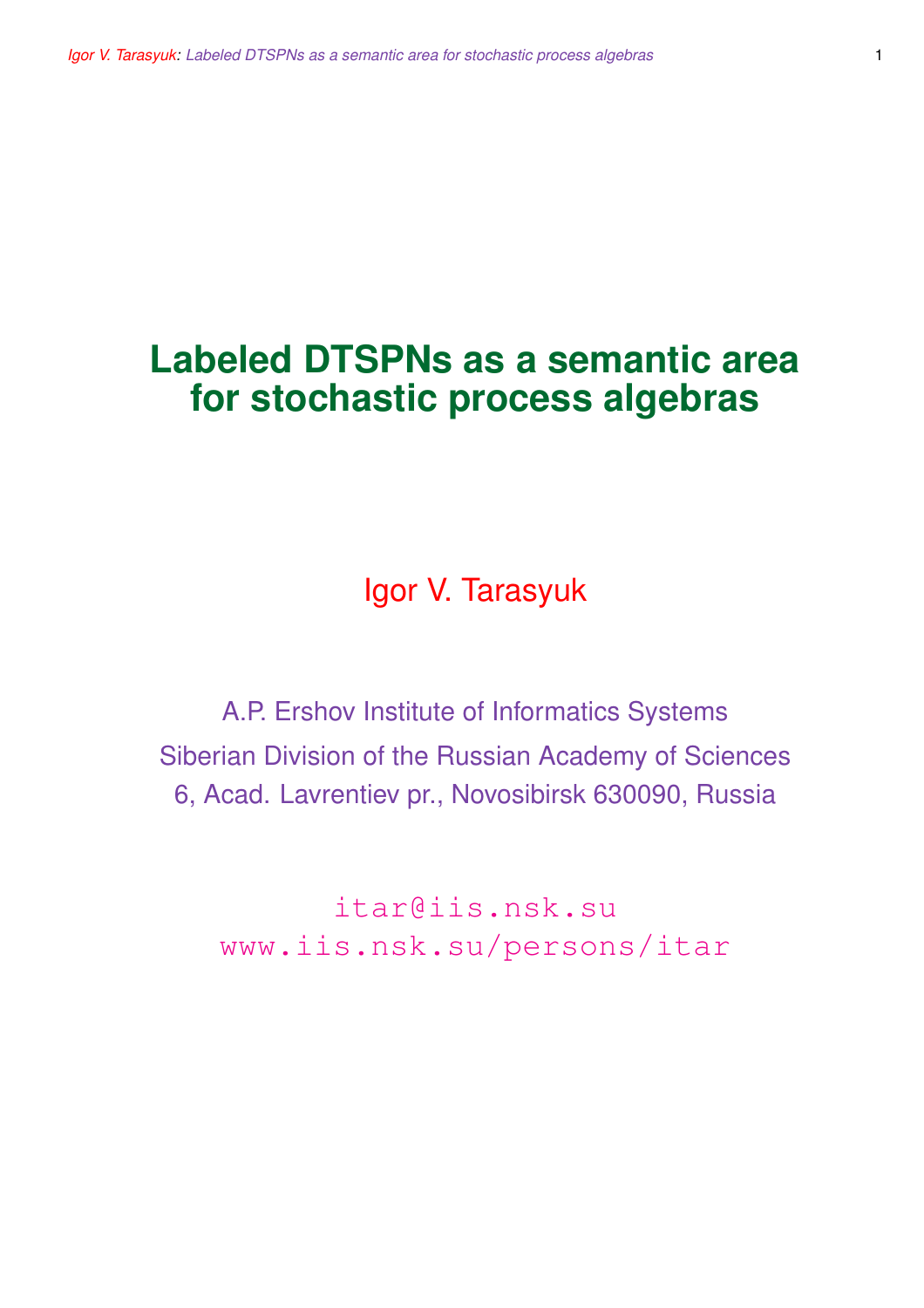#### **Abstract**: Labeled discrete time stochastic Petri nets (LDTSPNs) are proposed.

The visible behavior of LDTSPNs is described by transition labels. The dynamic behavior is defined.

Trace and bisimulation probabilistic equivalences are considered. A diagram of their interrelations is presented.

Stochastic algebra of finite processes  $StAFP_0$  is proposed with a net semantics based on a subclass of LDTSPNs.

**Keywords**: stochastic Petri nets, step semantics, probabilistic equivalences, bisimulation, stochastic process algebras.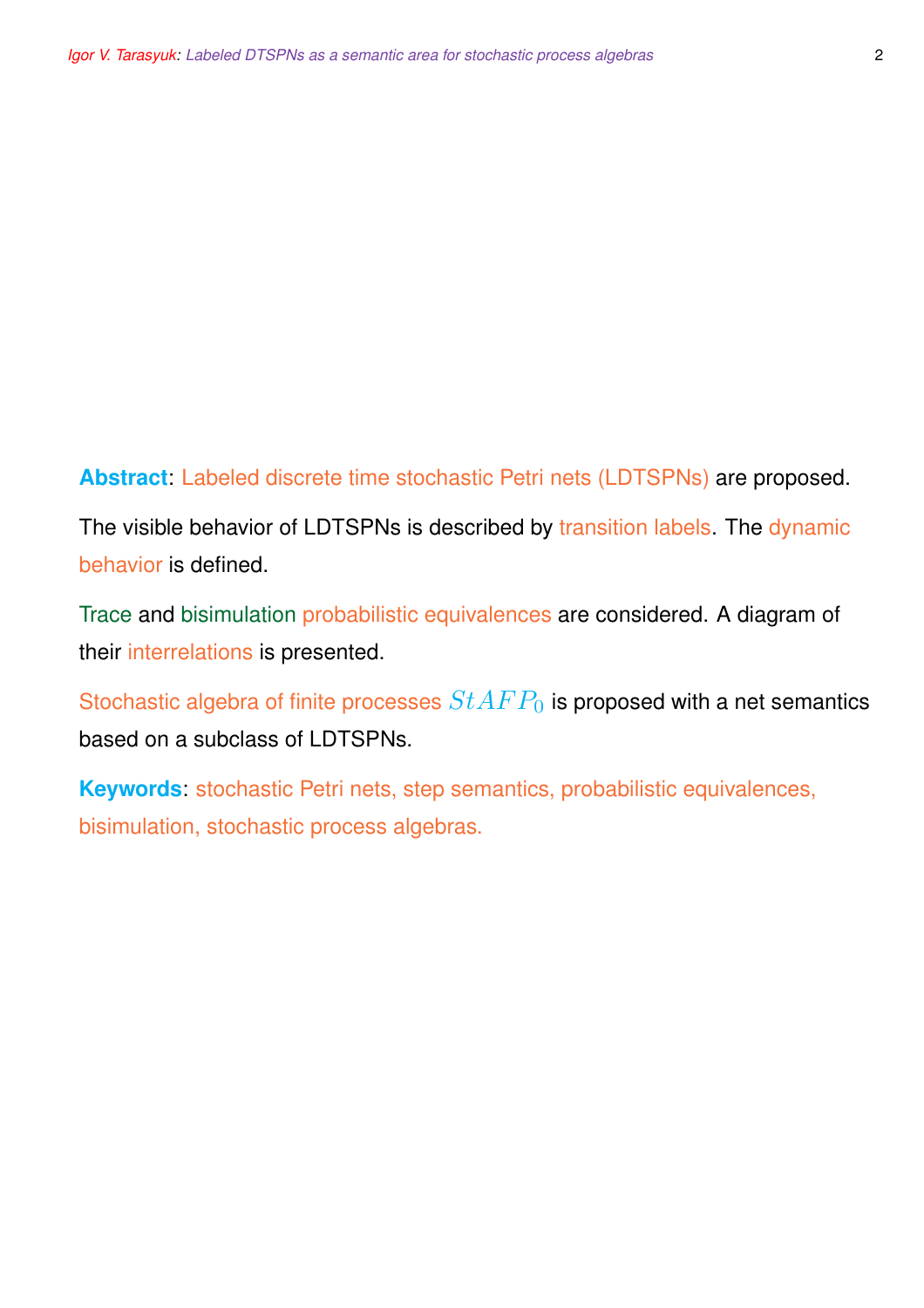## **Contents**

- **Introduction**
	- **– Previous work**
- **Labeled discrete time stochastic Petri nets**
	- **– Formal model**
	- **– Behavior of the model**
	- **– Example of LDTSPNs**
- **Stochastic simulation**
	- **– Properties of probabilistic relations**
	- **– Comparing the probabilistic** τ **-equivalences**
- **Stochastic process algebra**  $StAFP_0$ 
	- **– Syntax**
	- **– Semantics**
	- **– Axiomatization**
- **Overview and open questions**
	- **– The results obtained**
	- **– Further research**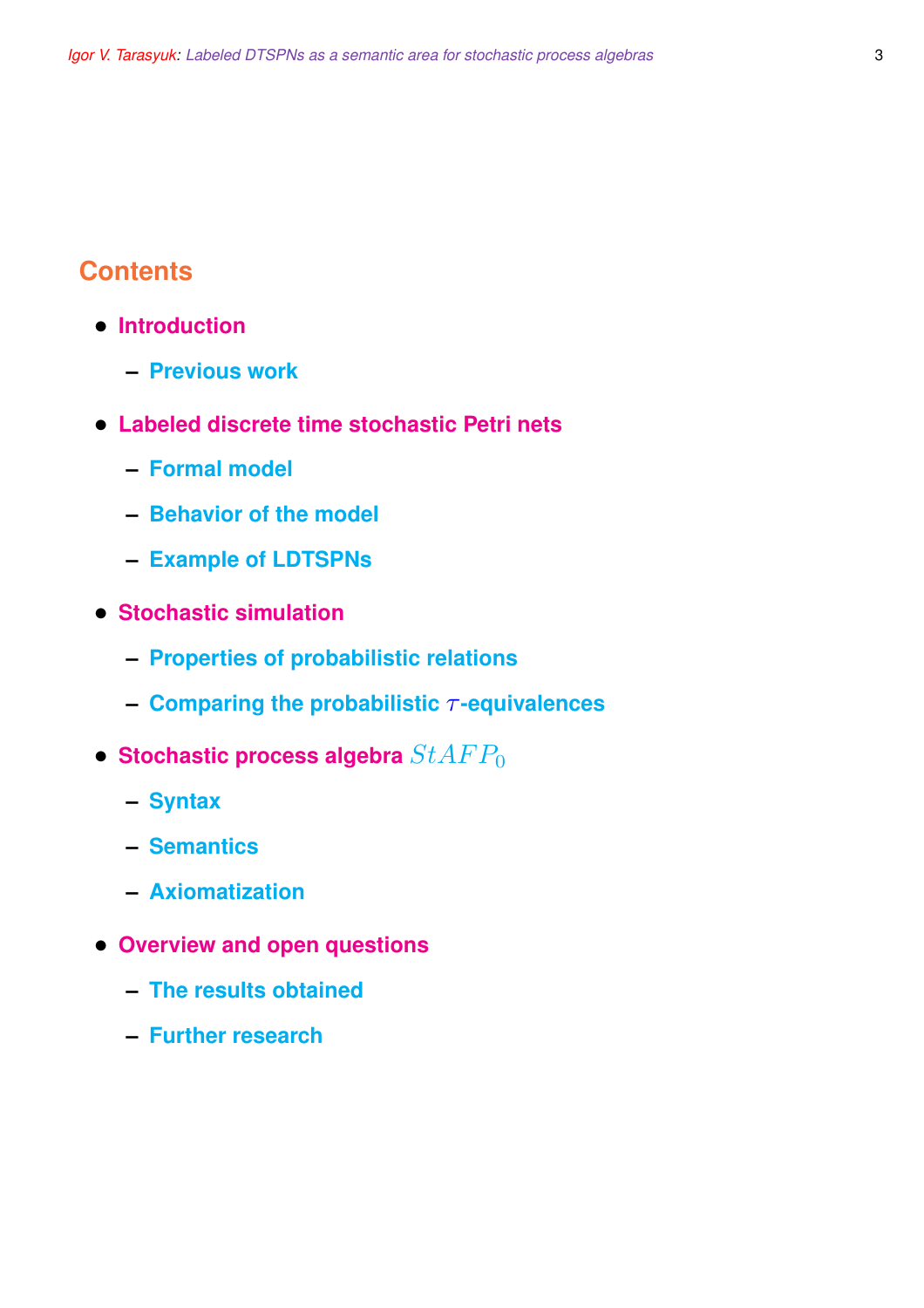## **Previous work**

## *Transition labeling*

- CTSPNs [Buc95]
- GSPNs [Buc98]
- DTSPNs [BT00]

## *Equivalences*

- Stochastic automata (SAs) [Buc99]
- Probabilistic transition systems (PTSs) [BM89,Chr90,LS91,BH97,KN98]
- CTMCs [HR94,Hil94]
- CTSPNs [Buc95]
- GSPNs [Buc98]
- Markov process algebras (MPAs) [Buc94]
- Stochastic event structures (SESs) [MCW03]

#### *Process algebras*

- $AFP<sub>0</sub>$  [KCh85]
- $\bullet$   $PBC$  [BDH92]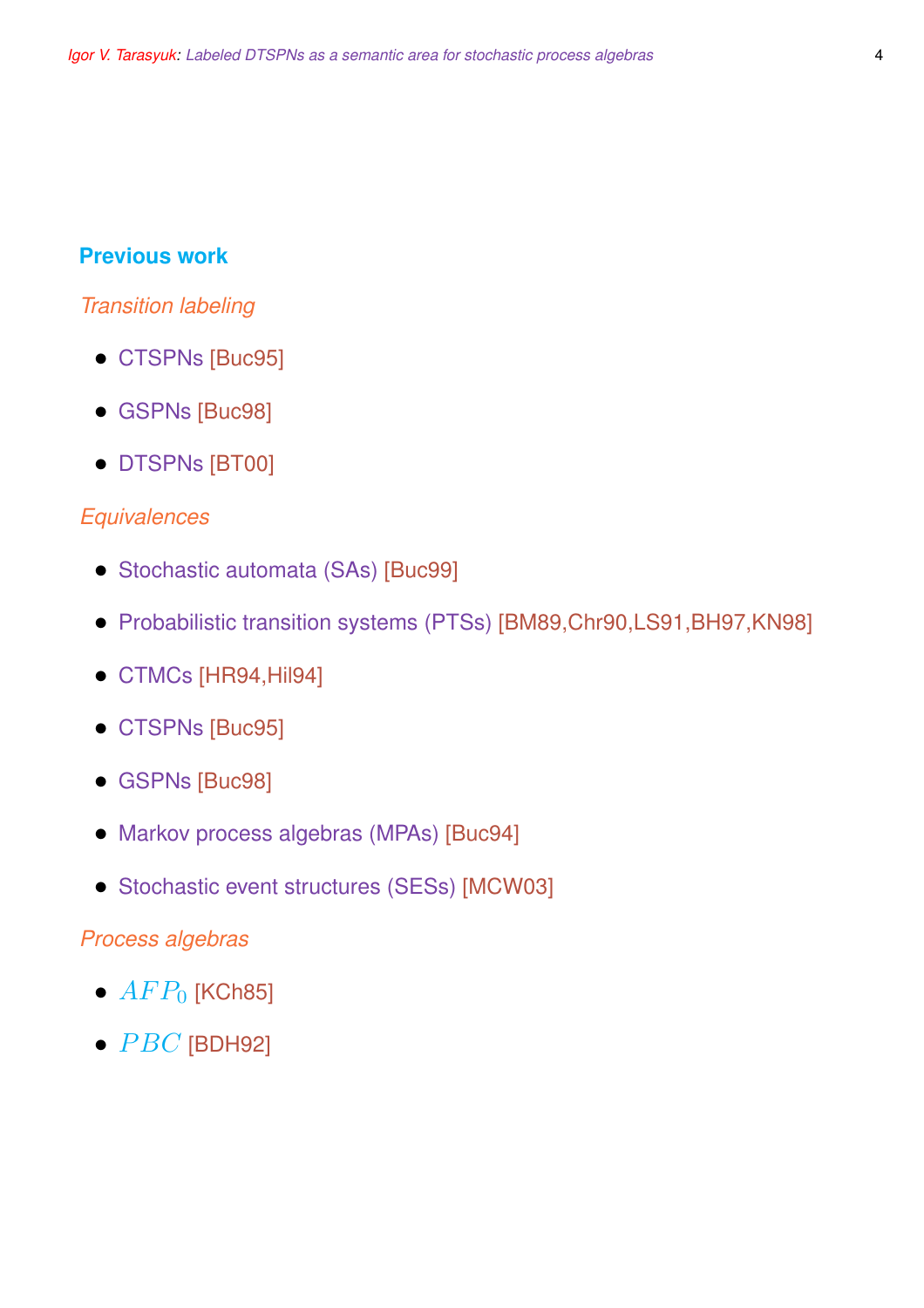#### **Formal model**

**Definition 1** *A* Labeled discrete time stochastic Petri net (LDTSPN) *is a tuple*  $N = (P_N, T_N, W_N, \Omega_N, L_N, M_N).$ 

- $\bullet$   $P_N$  *and*  $T_N$  *are finite sets of places and transitions*  $(P_N \cup T_N \neq \emptyset, P_N \cap T_N = \emptyset)$ :
- $W_N : (P_N \times T_N) \cup (T_N \times P_N) \to \mathbb{N}$  is the arc weight function;
- $\Omega_N : T_N \to (0; 1]$  *is the transition* conditional probability *function;*
- $L_N: T_N \to Act_\tau$  *is the transition labeling function*  $Act_\tau = Act \cup {\tau}$ *;*
- $\bullet$   $M_N \in I\!\!N_f^{P_N}$  *is the* initial marking.

Let  $M$  be a marking of a LDTSPN  $N = (P_N, T_N, W_N, \Omega_N, L_N, M_N)$ . Then  $t \in Ena(M)$  fires in the next time moment with probability  $\Omega_N(t)$ , if no other transition is enabled in  $M$ : conditional probability.

*Conditional probability to fire in a marking* M for a transition set (not a multiset)  $\overline{U} \subseteq Ena(M)$  s.t.  $^\bullet \overline{U} \subseteq \overline{M}$ :

$$
PF(U, M) = \prod_{t \in U} \Omega_N(t) \cdot \prod_{t \in Ena(M) \setminus U} (1 - \Omega_N(t)).
$$

Concurrent transition firings at discrete time moments.

LDTSPNs have *step* semantics.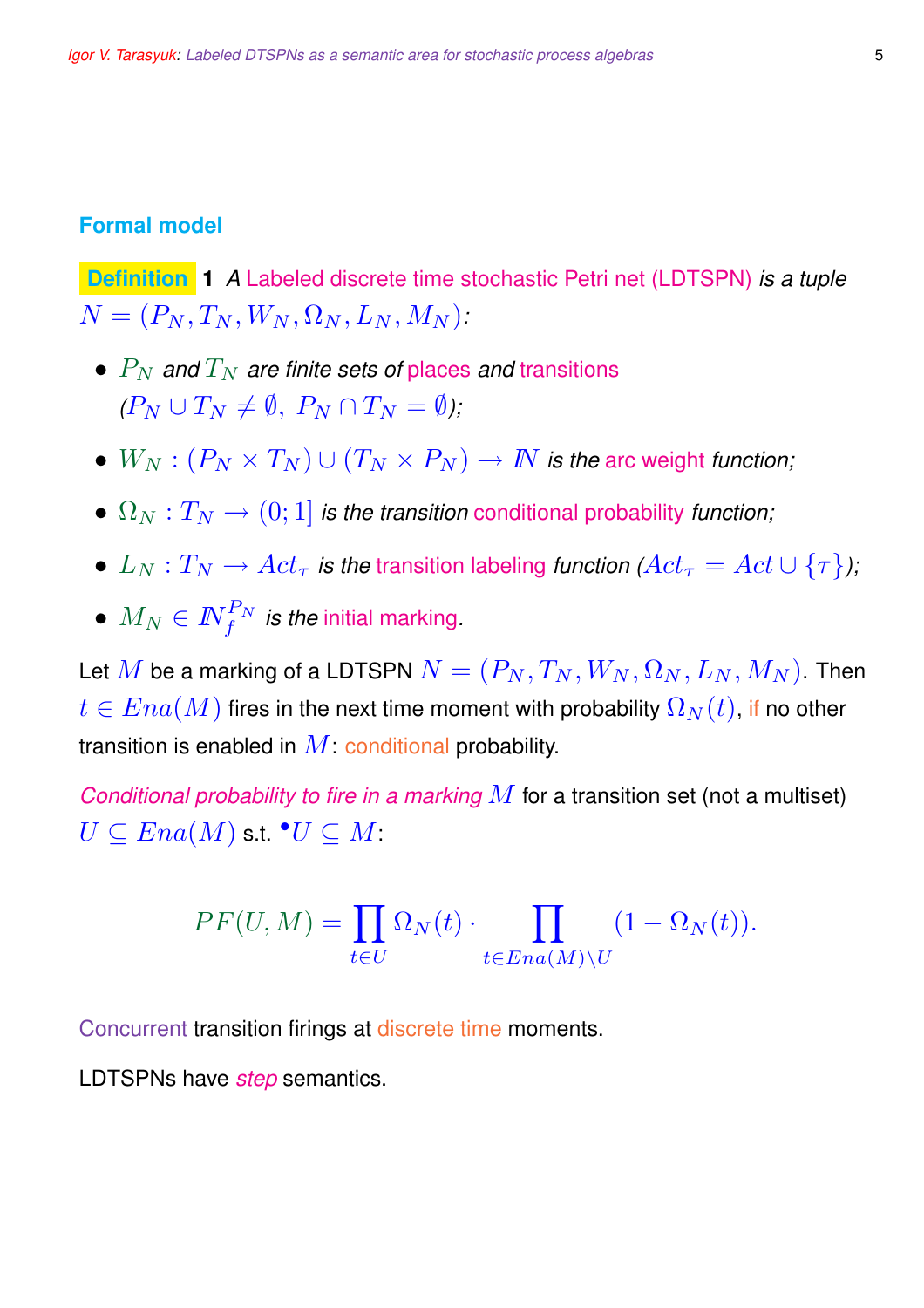#### **Behavior of the model**

Let  $M\in I\!\!N_f^{P_N}$  be a marking of a LDTSPN  $N$  and  $U\subseteq Ena(M)$  be a set of transitions s.t.  $^{\bullet}U\subseteq M.$ 

Firing of  $U$  changes marking  $M$  by  $\widetilde{M}=M-\overset{\bullet}{}U+U^{\bullet},$   $M\overset{U}{\to}_{\mathcal{P}}\widetilde{M}.$ The probability  $\mathcal{P} = PT(U, M)$  is

$$
PT(U, M) = \frac{PF(U, M)}{\sum_{\{V \subseteq Ena(M) | \bullet V \subseteq M\}} PF(V, M)}.
$$

We write  $M\frac{U}{\rightarrow}\widetilde{M}$  if  $\exists \mathcal{P} > 0$   $M \stackrel{U}{\rightarrow}_\mathcal{P} \widetilde{M}$ . For  $A\in I\!\!N_f^{Act_\tau}$  we define  $vis(A)=\sum_{a\in A\cap Act}a.$ Let  $A\in I\!\!N_f^{Act}$  .  $M{\overset{}{\rightarrow}}_{{\cal P}}\widetilde{M}$  is a step starting in  $M$ , performing transitions that are *visibly* labeled by  $\overline{A}$  and ending in  $\overline{M}$ . The probability  $\mathcal{P}=PS(A,M,\widetilde{M})$  is

$$
PS(A, M, \widetilde{M}) = \sum_{\{U \subseteq Ena(M)|M \stackrel{U}{\rightarrow} \widetilde{M}, \ vis(L_N(U)) = A\}} PT(U, M).
$$

We write  $M\frac{A}{\rightarrow}\widetilde{M}$  if  $\exists\mathcal{P}>0$   $M\stackrel{A}{\rightarrow}_{\mathcal{P}}\widetilde{M}$ .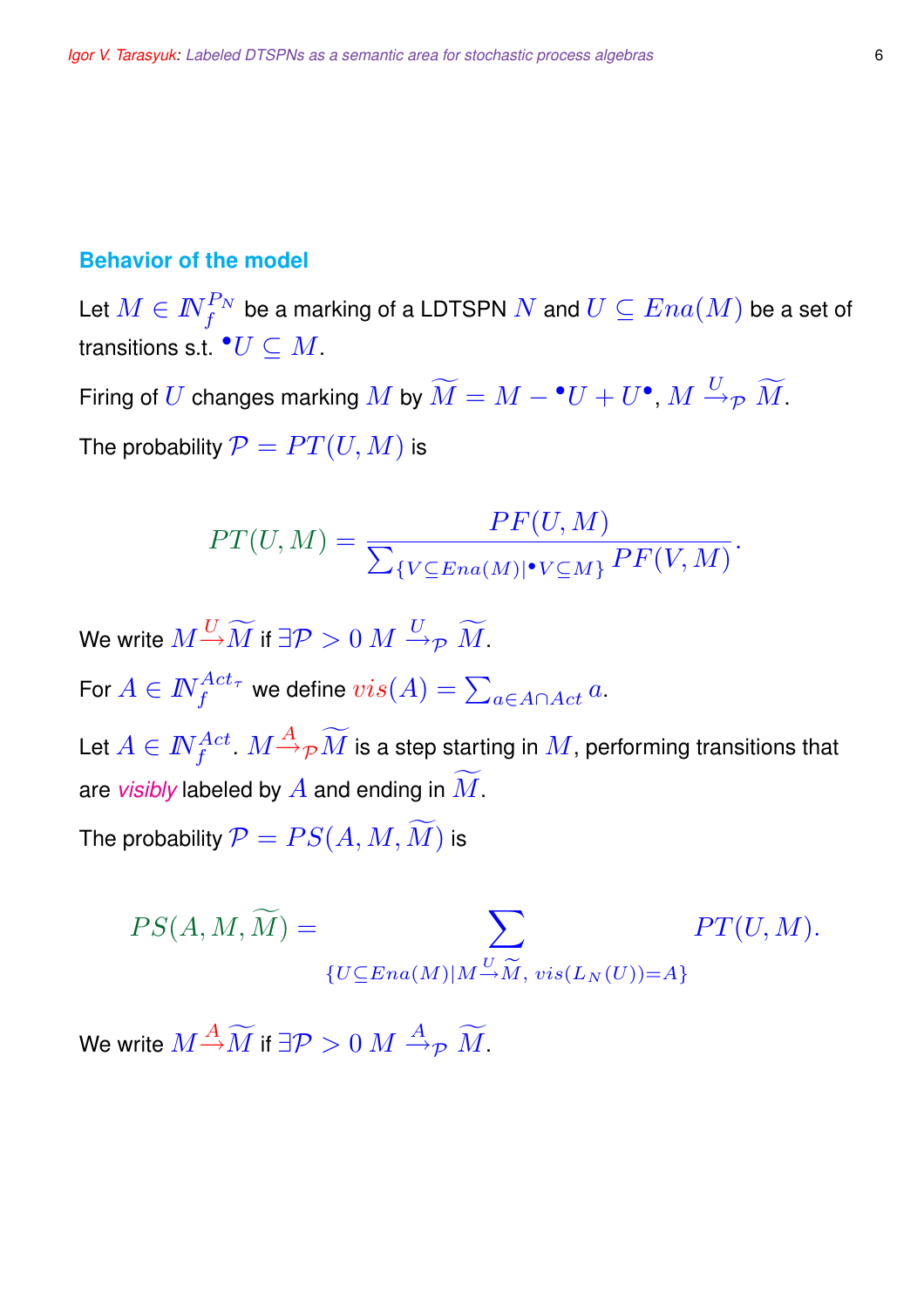**Definition 2** *For a LDTSPN* N *we define the following notions.*

- *The* reachability set RS(N) *is the minimal set of markings s.t.*
	- $-M_N \in RS(N)$ ;
	- $-$  *if*  $M \in RS(N)$  and  $M \stackrel{A}{\to} \widetilde{M}$  then  $\widetilde{M} \in RS(N)$ .
- *The* reachability graph RG(N) *is a directed labeled graph with*
	- $-$  *the set of nodes*  $RS(N)$ ;
	- **–** *an arc labeled by* A, P *between nodes* M *and* Mf *if*  $M \stackrel{A}{\rightarrow}_\mathcal{P} \widetilde{M}$  *and*  $\mathcal{P} > 0$ *.*
- *The* underlying Discrete Time Markov Chain (DTMC) DTMC(N) *is a DTMC with*
	- $-$  *the state space*  $RS(N)$ ;
	- **–** a transition  $M \rightarrow_{\mathcal{P}} \widetilde{M}$

*if at least one arc between*  $M$  *and*  $\overline{M}$  *exists in*  $RG(N)$ *. The probability*  $P = PM(M, M)$  *is* 

$$
PM(M,\widetilde{M}) = \sum_{A \in \mathbb{N}_f^{Act}} PS(A, M, \widetilde{M}).
$$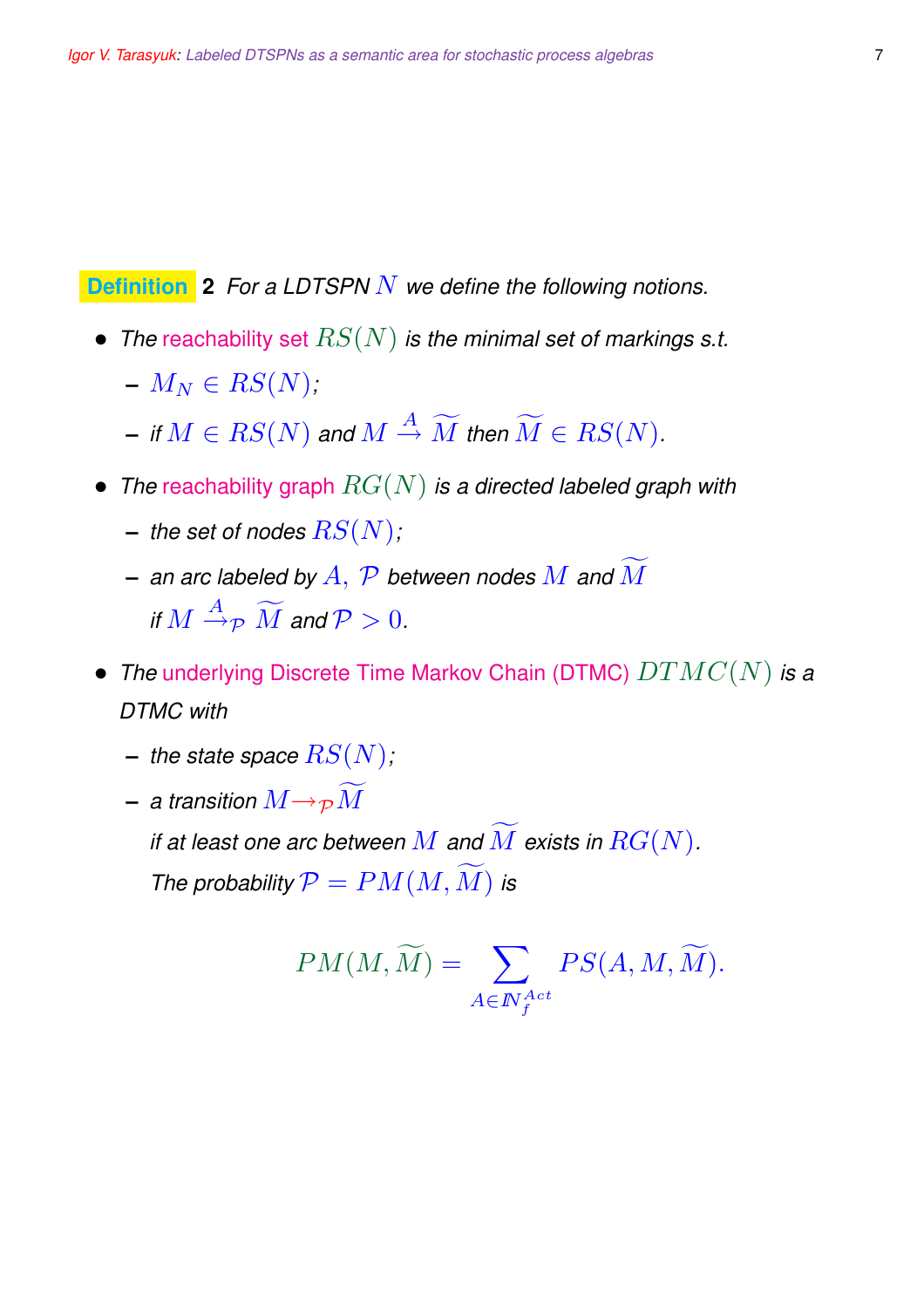An *internal step*  $M \H \to_{\mathcal{P}} \widetilde{M}$  *with*  $\mathcal{P} > 0$  *takes place when* 

- $\bullet$   $\widetilde{M}$  is reachable from  $M$  by firing a set of internal transitions or
- no transition fires.

The *probability of reaching*  $\widetilde{M}$  *from*  $M$  *by*  $k$  *internal steps* is

$$
PS^{k}(\emptyset, M, \widetilde{M}) = \left\{ \begin{array}{ll} \sum_{\overline{M} \in RS(N)} PS^{k-1}(\emptyset, M, \overline{M}) & \text{if } k \geq 1; \\ & \\ \displaystyle \hspace{1.5cm} \text{if } k = 0 \text{ and} \\ & \\ \displaystyle 1 & \text{if } k = 0 \text{ and} \\ & \\ \displaystyle 0 & \text{otherwise}. \end{array} \right.
$$

The *probability of reaching*  $\widetilde{M}$  *from*  $M$  *by internal steps* is

$$
PS^*(\emptyset,M,\widetilde{M})=\sum_{k=0}^{\infty} PS^k(\emptyset,M,\widetilde{M}).
$$

The *probability of reaching*  $\widetilde{M}$  *from*  $M$  *by internal steps, followed by an visible step* A is

$$
PS^*(A, M, \widetilde{M}) = \sum_{\overline{M} \in RS(N)} PS^*(\emptyset, M, \overline{M}) \cdot PS(A, \overline{M}, \widetilde{M}).
$$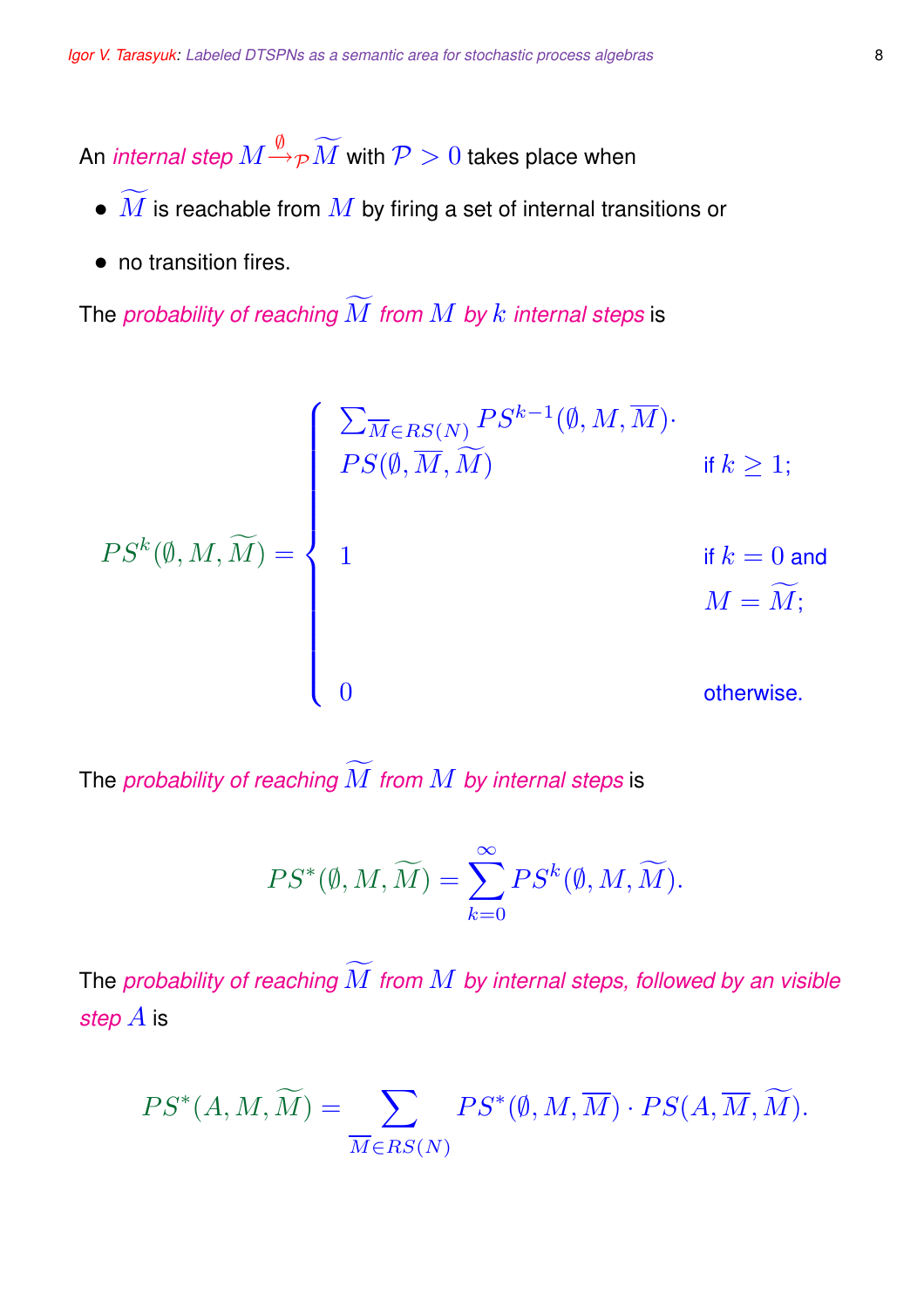New transition relation:  $M{\mathop{\longrightarrow}\limits^{A}}_{{\cal P}}\widetilde{M}$  where  ${\cal P}=PS^*(A,M,\widetilde{M})$  and  $A\neq\emptyset.$ We write  $M{\mathop{\to }\limits^{A}}\widetilde{M}$  if  $\exists \mathcal{P} > 0$   $M$   $\mathop{\to }\limits^{A}{}_{\mathcal{P}}$   $\widetilde{M}$ . For  $A=\{a\}$  we write  $M{\overset{a}{\twoheadrightarrow}}_{\cal P} \widetilde{M}$  and  $M{\overset{a}{\twoheadrightarrow}} \widetilde{M}.$  $RS^*(N)$  and  $RG^*(N)$  are the *visible reachability set* and *graph*.

The *visible underlying DTMC*  $DTMC^{\ast}(N)$  *with state space*  $\overline{RS^{\ast}(N)}$  *and* transition probabilities

$$
PM^*(M, \widetilde{M}) = \sum_{A \in \mathbb{N}_f^{Act} \backslash \emptyset} PS^*(A, M, \widetilde{M}).
$$

We write  $M {\twoheadrightarrow} _{{\cal P}}\widetilde{M}$  if  ${\cal P} = PM^*(M, \widetilde{M}).$ 

A *trap* is a loop of internal transitions starting and ending in some marking M which occurs with probability 1.

 $PS^{*}(\emptyset, M, \widetilde{M})$  is finite as long as no traps exist.

If  $PS^*(\emptyset, M, \widetilde{M})$  is finite, then  $PS^*(A, M, \widetilde{M})$  defines a probability distribution:

$$
\sum_{A\in I\!\!N_f^{Act}\backslash \emptyset} \sum_{\widetilde{M}\in RS^*(N)} PS^*(A,M,\widetilde{M}) = 1.
$$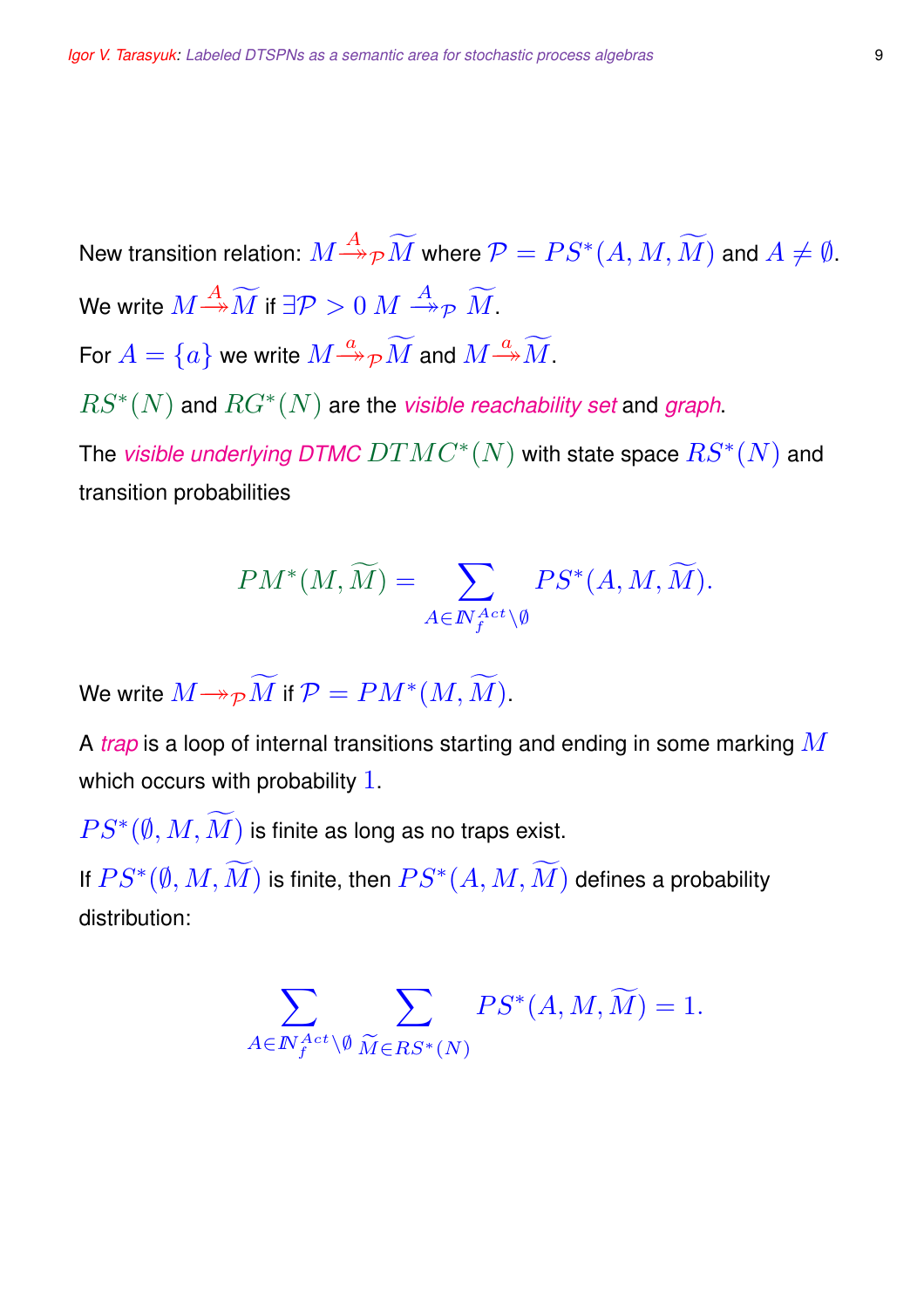#### **Example of LDTSPNs**



#### A LDTSPN and the corresponding reachability graphs

 $q_{11} = \overline{\Omega}_N(t_1) \cdot \overline{\Omega}_N(t_2)$   $q_{12} = \Omega_N(t_1) \cdot \overline{\Omega}_N(t_2)$   $q_{13} = \overline{\Omega}_N(t_1) \cdot \Omega_N(t_2)$  $q_{14} = \Omega_N(t_1) \cdot \Omega_N(t_2)$   $q_{22} = \overline{\Omega}_N(t_2)$   $q_{24} = \Omega_N(t_2)$  $q_{33} = \overline{\Omega}_N(t_1)$   $q_{34} = \Omega_N(t_1)$   $q_{41} = \Omega_N(t_3)$  $q_{44} = \overline{\Omega}_N(t_3)$ 

$$
r_{12} = r_{42} = \frac{q_{12}}{1 - q_{11}} \quad r_{13} = r_{43} = \frac{q_{13}}{1 - q_{11}} \quad r_{14} = r_{44} = \frac{q_{14}}{1 - q_{11}}
$$

$$
r_{24} = 1 \qquad r_{34} = 1
$$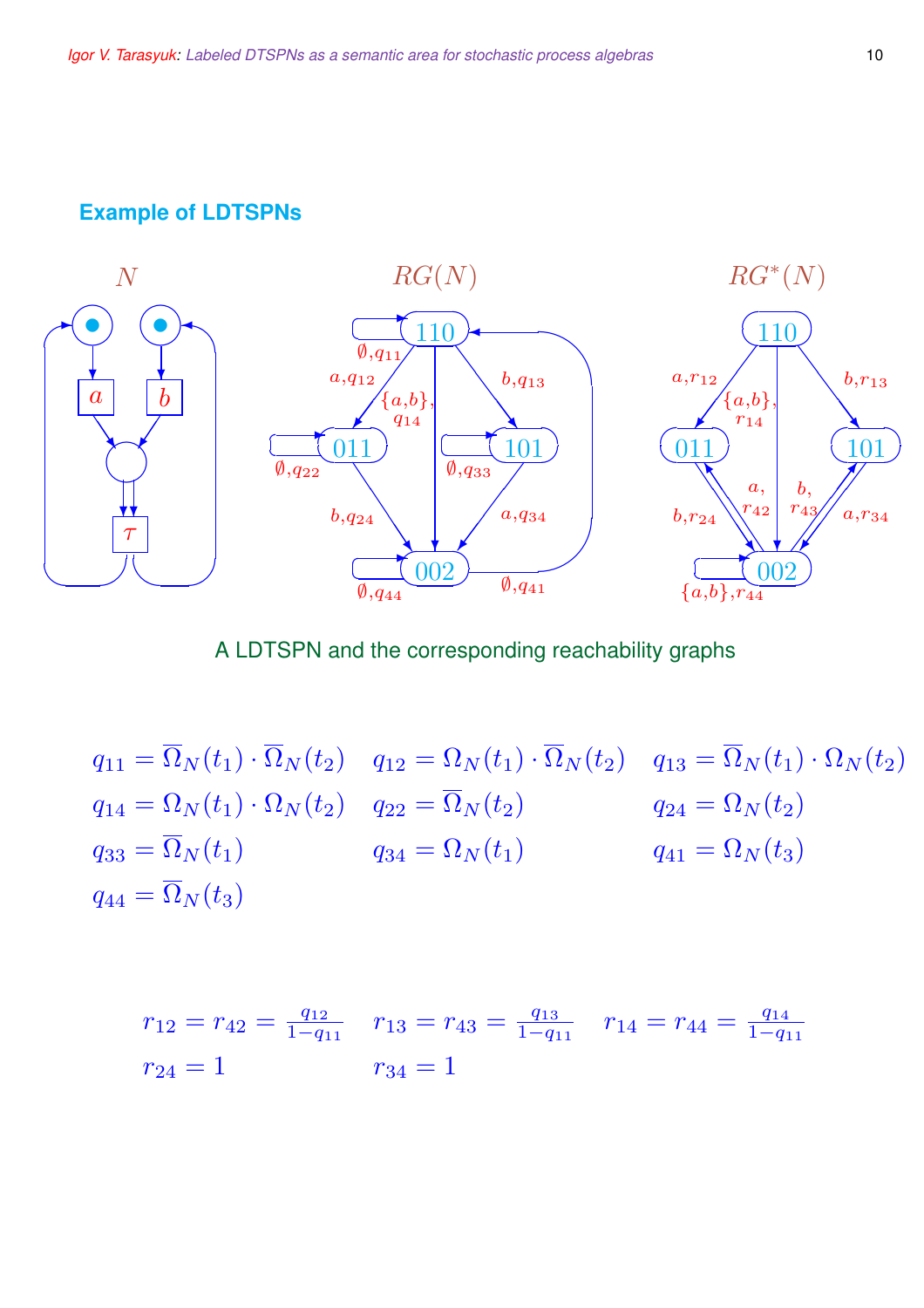## **Properties of probabilistic relations**



#### PP: Properties of probabilistic equivalences

- In Figure PP(a) LDTSPNs  $N$  and  $N'$  could not be related by any (even trace) probabilistic equivalence, since only in  $N'$  action  $a$  has probability  $\frac{1}{3}.$
- In Figure PP(b) LDTSPNs  $N$  and  $N'$  are related by any (even bisimulation) probabilistic equivalence, since in our model probabilities of consequent actions are multiplied, and that of alternative ones are summarized.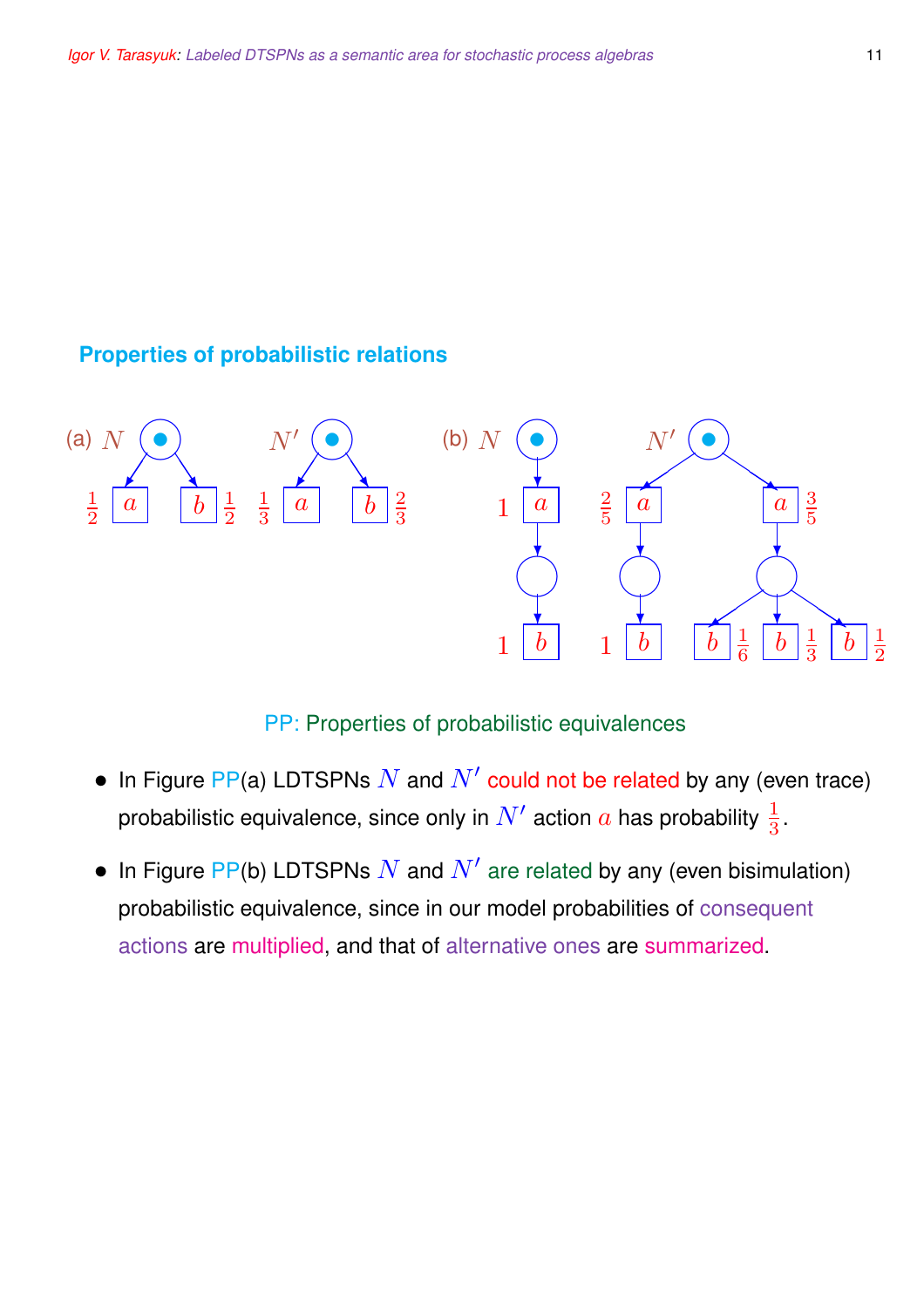#### **Comparing the probabilistic** τ **-equivalences**



Interrelations of the probabilistic  $\tau$ -equivalences

**Proposition 1** *Let*  $\star \in \{i, s\}$ *. For LDTSPNs* N and N' 1.  $N \underbrace{\leftrightarrow}^{\tau}_{\star p} N' \Rightarrow N \equiv^{\tau}_{\star p} N'$ ; 2.  $N{\overline{\leftrightarrow}}^{\tau}_{\star bp}N'$   $\Rightarrow$   $N{\overline{\equiv}}^{\tau}_{\star p}N'$ ; 3.  $N$   $\hookrightarrow$   $^{\tau}_{\star bfp}N'$   $\Rightarrow$   $N$   $\hookrightarrow$   $^{\tau}_{\star p}N'$  and  $N$   $\hookrightarrow$   $^{\tau}_{\star bp}N'$ . **Theorem 1** Let  $\leftrightarrow$ ,  $\leftrightarrow$   $\in$   $\{\equiv^{\tau}, \leftarrow^{\tau}, \simeq\}$  and  $\forall x, \forall x \in \{., ip, sp, ibp, sbp, ibfp, sbfp\}$ . For LDTSPNs N and N'

$$
N {\leftrightarrow_{\star}} N' \;\Rightarrow\; N {\leftrightarrow_{\star\star}} N'
$$

*iff in the graph in figure above there exists a directed path from*  $\leftrightarrow$ <sub>\*</sub> *to*  $\leftrightarrow$ <sub>\*\*</sub>.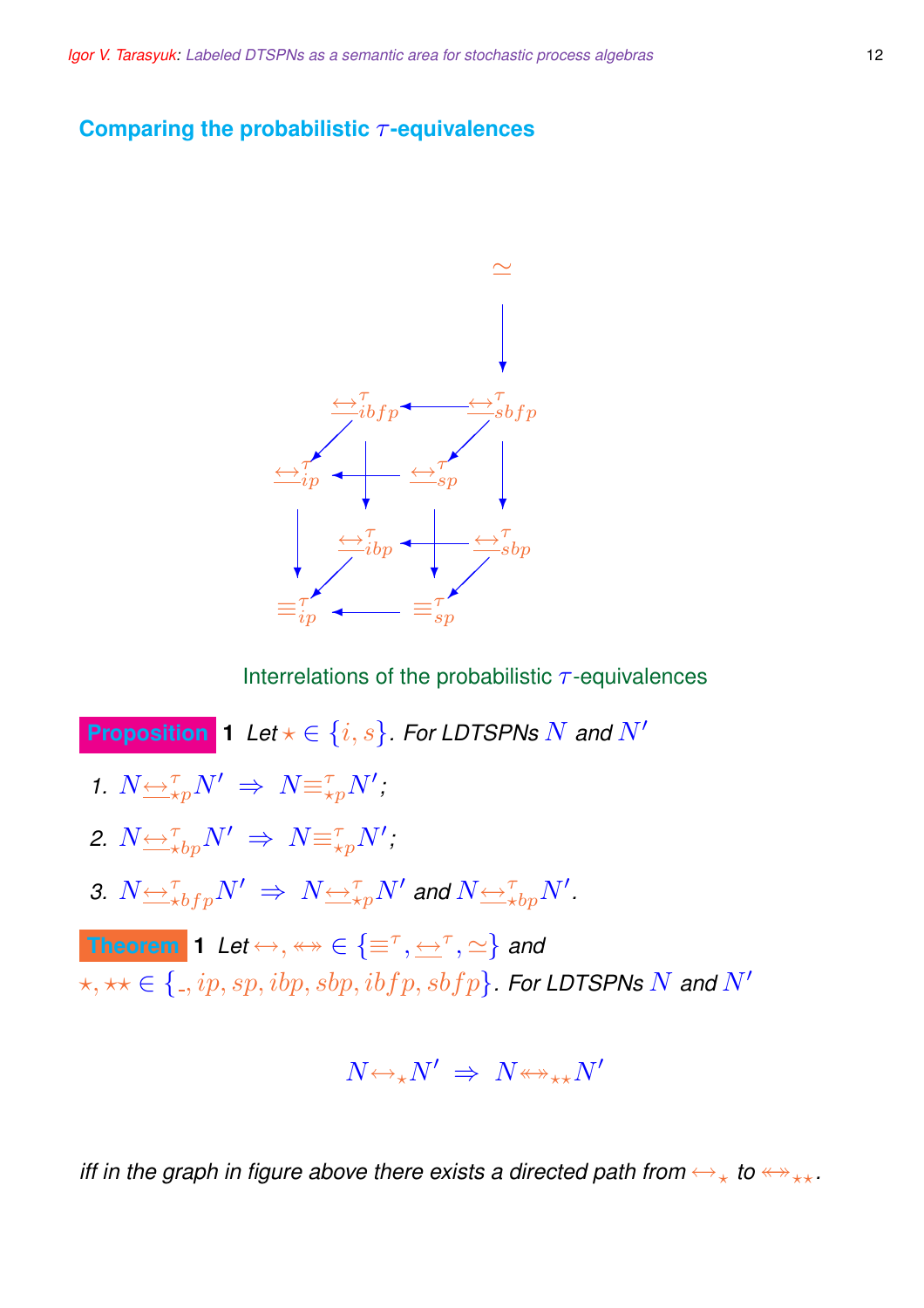

S: Examples of the probabilistic  $\tau$ -equivalences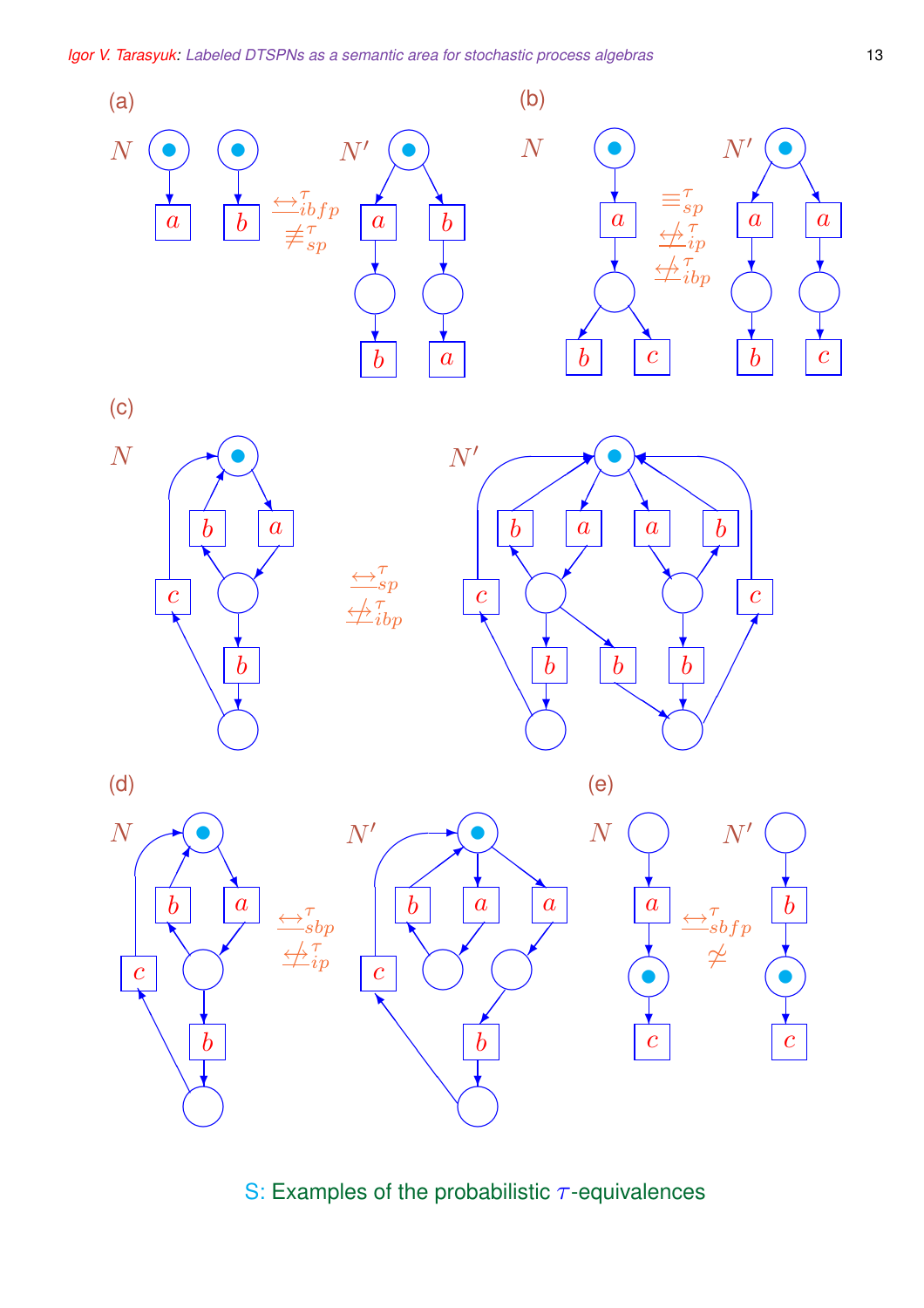- $\bullet\,$  In Figure S(a),  $N{\leftrightarrow}^{\tau}_{ibfp}N',$  but  $N{\not\equiv}^{\tau}_{sp}N',$  since only in the LDTSPN  $N'$ actions  $a$  and  $b$  cannot occur concurrently.
- $\bullet\,$  In Figure S(b),  $N {\equiv_{sp}^\tau} N',$  but  $N {\not\!\!\rightrightarrows}^\tau_{ip} N'$  and  $N {\not\!\!\rightrightarrows}^\tau_{ibp} N',$  since only in the LDTSPN  $N^\prime$  an action  $a$  can occur so that no action  $b$  can occur afterwards.
- $\bullet\,$  In Figure S(c),  $N{\leftrightarrow}\atop{{=}\!\!\!=}^{\tau}{}_sp}N',$  but  $N{\leftrightarrow}\atop{{=}\!\!\!=}^{\tau}{}_bp}N',$  since only in  $N'$  there is a place with two input transitions labeled by  $b$ . Hence, the probability for a token to go to this place is always more than for that with only one input  $b$ -labeled transition.
- $\bullet\,$  In Figure S(d),  $N{\triangleq}^{\tau}_{sbp}N',$  but  $N{\triangleq}^{\tau}_{ip}N',$  since only in the LDTSPN  $N'$  an action  $\alpha$  can occur so that a sequence of actions  $bc$  cannot occur just after it.
- $\bullet \,$  In Figure S(e),  $N{\leftrightarrow}^{\tau}_{sbfp}N'$  but  $N{\not \simeq}N',$  since upper transitions of LDTSPNs  $\overline{N}$  and  $\overline{N}'$  are labeled by different actions ( $a$  and  $b$ ).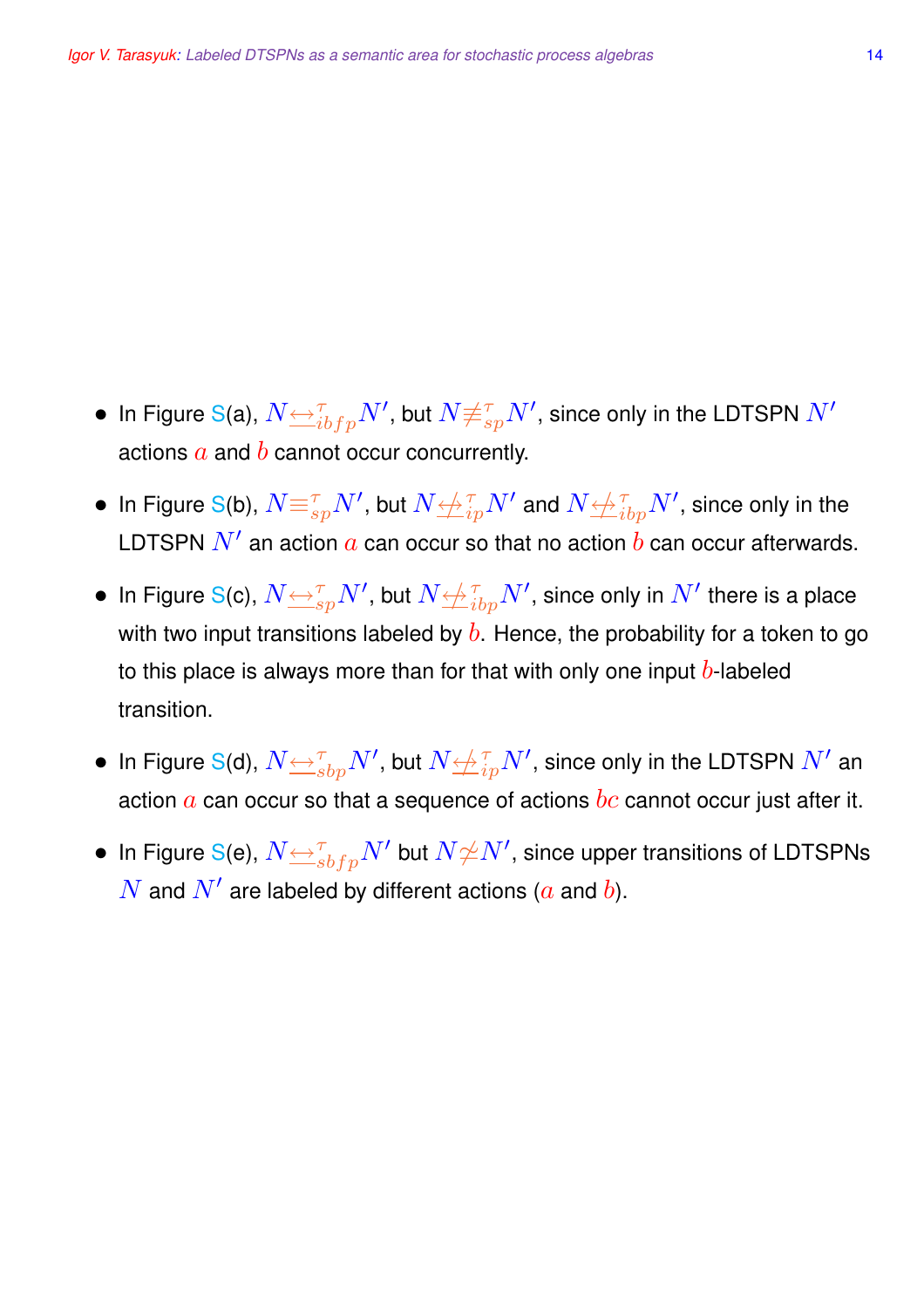## **Stochastic process algebra**  $StAFP_0$

Algebra of finite nondeterministic parallel processes  $AFP_0$  [KCh85]. Specification of acyclic nets (A-nets, ANs).

*Stochastic algebra of finite processes* StAF P0. Specification of stochastic A-nets (SANs).

#### **Syntax**

An *activity*  $(a, \omega)$ :

- $a \in Act$  is the *action* label;
- $\omega \in (0, 1]$  is the *probability* of action a.

AP is the set of *all activities*.

Operations: *concurrency*  $\|$ , *precedence* ; *alternative*  $\bigtriangledown$ .

**Definition 3** *Let*  $(a, \omega) \in AP$ *. A* formula *of*  $StAFP_0$ *:* 

 $P ::= (a, \omega) | P || P | P; P | P \nabla P.$ 

 $\mathbf{StAFP}_0$  is the set of *all formulas* of  $StAFP_0$ .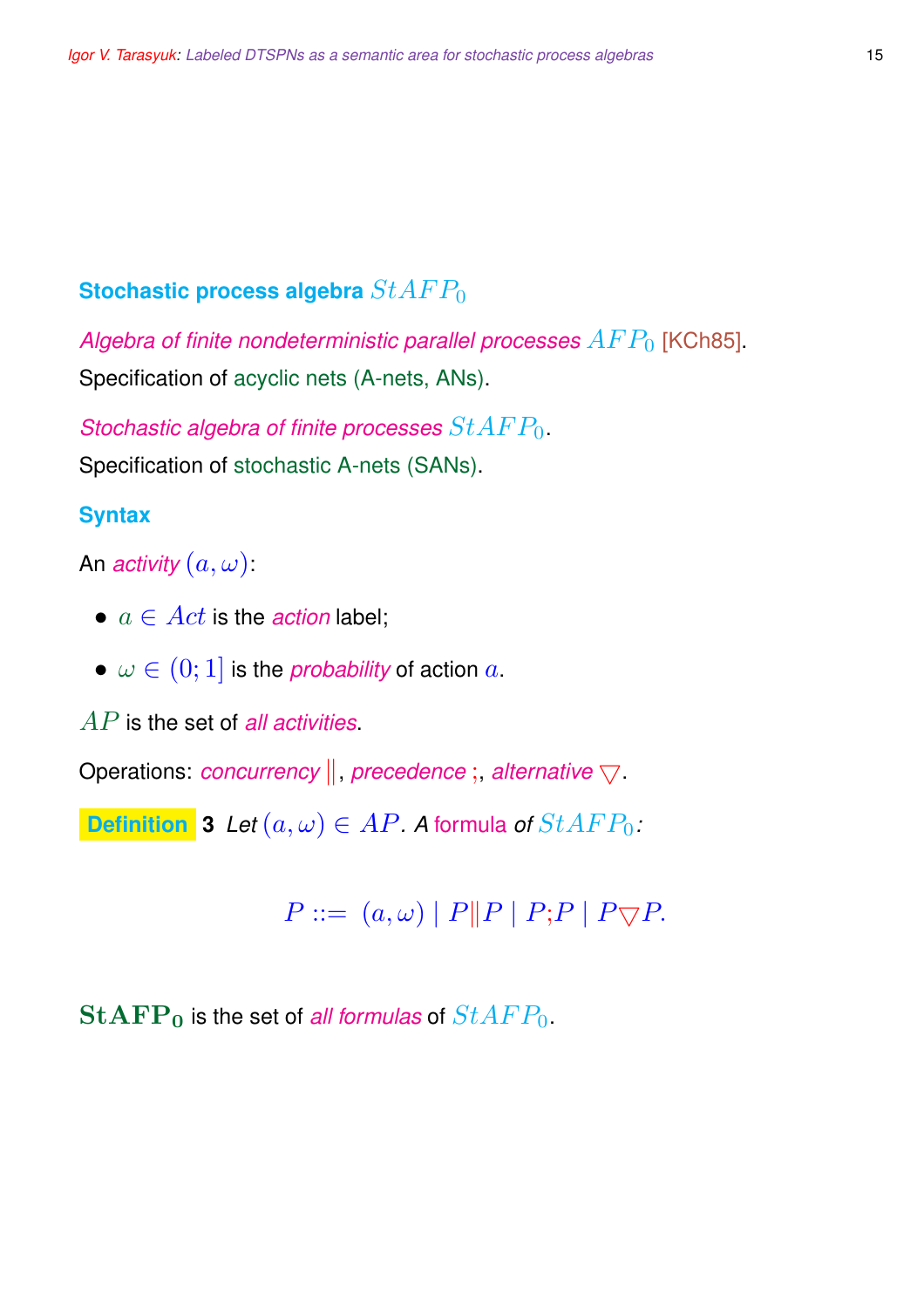## **Semantics**

Formulas of  $StAFP_0$  specify a subclass of LDTSPNs, *Stochastic A-nets (SANs)*:  $T_N \subseteq Act$ ,  $L_N = id_{T_N}$ ,  $M_N = \bullet N$ .

Thus, a SAN is specified by a quadruple  $N=(P_N, T_N, W_N, \Omega_N)$ .

The *net representation* of formulas, a mapping  $\mathcal{D}_{St0}$  from  $\textbf{StAPP}_0$  to SANs.

Let  $(a, \omega) \in AP$ . An *atomic net*  $\mathcal{D}_{St0}(a, \omega) = (P_N, T_N, W_N, \Omega_N)$ , where

- $P_N = {\overline{a}, \underline{a}};$
- $T_N = \{a\};$
- $W_N = \{(\bar{a}, a), (a, \underline{a})\};$
- $\Omega_N = \{(a, \omega)\}.$



An atomic net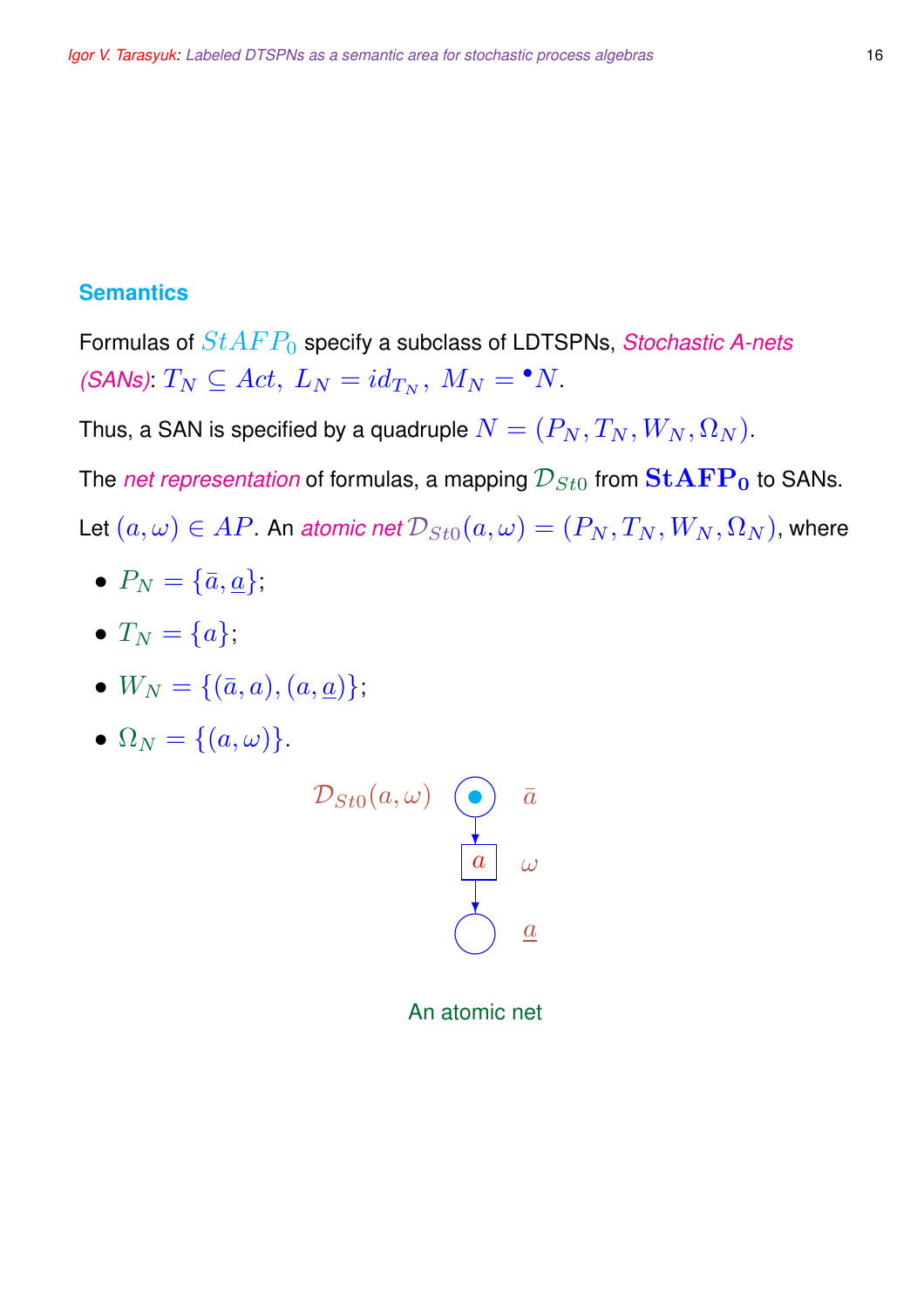Let  $N = (P_N, T_N, W_N, \Omega_N)$  be a SAN and  $Q, R \subseteq P_N$ .

A *forming* operation ⊗:

$$
Q \otimes R = \{ q \cup r \mid q \in Q, r \in R \}.
$$

The *merging* operation  $\mu$  over a SAN  $N = (P_N, T_N, W_N, \Omega_N)$  merges two sets of its places  $Q, R \subseteq P$ :

$$
\mu(N,Q,R)=(\widetilde{P}_N,T_N,\widetilde{W}_N,\Omega_N),\text{ where }
$$

• 
$$
\widetilde{P}_N = P_N \setminus (Q \cup R) \cup (Q \otimes R);
$$
  
\n•  $\forall t \in T_N \widetilde{W}_N(p, t) =$   
\n
$$
\begin{cases}\nW_N(p, t), & p \in \widetilde{P}_N \setminus (Q \otimes R); \\
\max\{W_N(r, t), W_N(q, t)\}, & p = (q \cup r) \in Q \otimes R, \\
q \in Q, r \in R.\n\end{cases}
$$
\n
$$
\forall t \in T_N \widetilde{W}_N(t, p) =
$$
\n
$$
\begin{cases}\nW_N(t, p), & p \in \widetilde{P}_N \setminus (Q \otimes R); \\
\max\{W_N(t, r), W_N(t, q)\}, & p = (q \cup r) \in Q \otimes R, \\
q \in Q, r \in R.\n\end{cases}
$$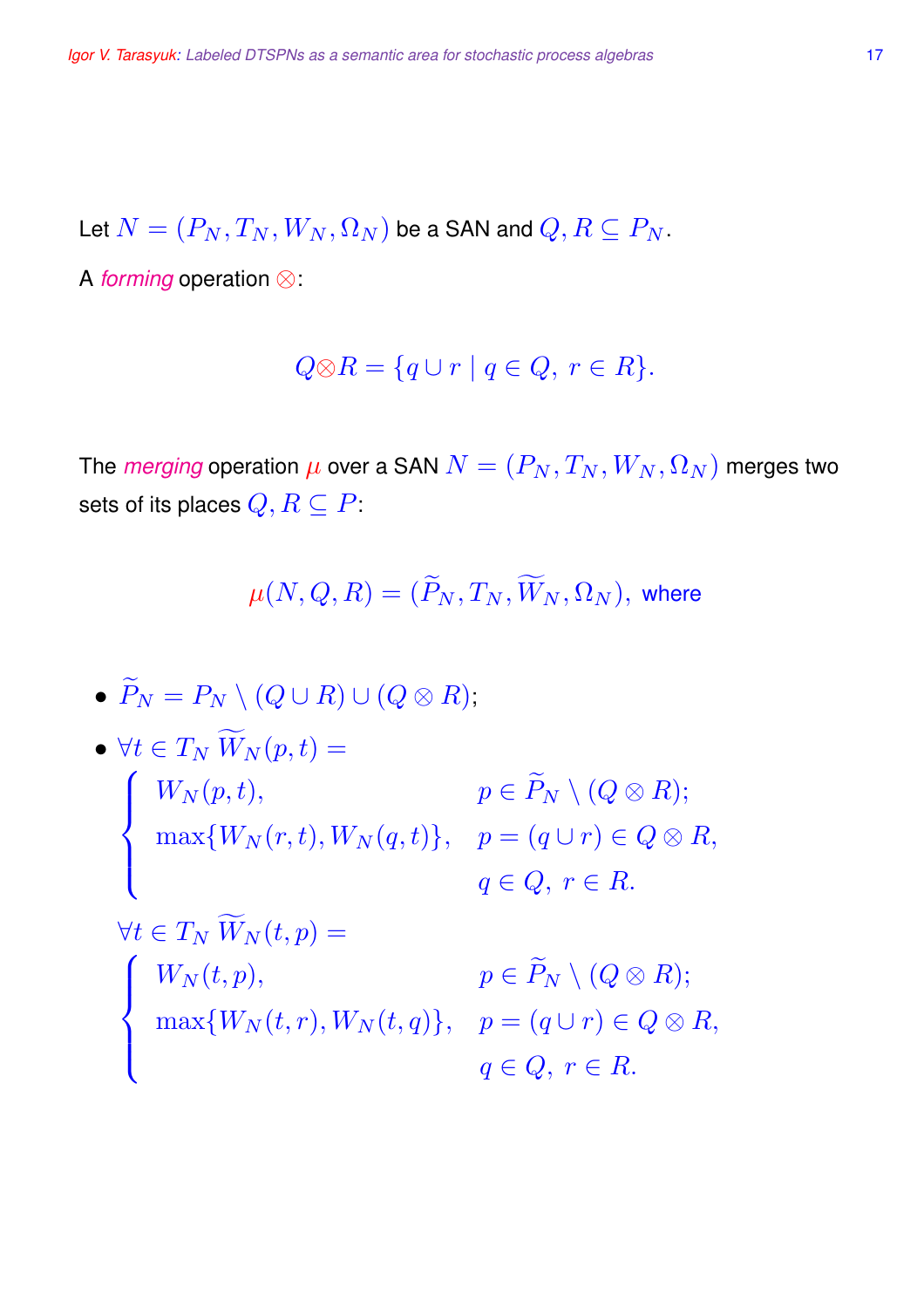Let  $N=(P_N, T_N, W_N, \Omega_N)$  and  $N'=(P_{N'}, T_{N'}, W_{N'}, \Omega_{N'})$  be two SANs. Net operations:

**Concurrency**  $N \| N' = (P_N \cup P_{N'}, T_N \cup T_{N'}, W_N \cup W_{N'}, \Omega)$ , where

$$
\Omega(a) = \begin{cases} \Omega_N(a), & a \in T_N \setminus T_{N'}; \\ \Omega_{N'}(a), & a \in T_{N'} \setminus T_N; \\ \Omega_N(a) \cdot \Omega_{N'}(a), & a \in T_N \cap T_{N'}.\end{cases}
$$

**Precedence**  $N;N' = \mu(N||N',N^{\bullet},{}^{\bullet}N').$ 

Alternative  $N \bigtriangledown N' = \mu(\mu(N \| N', \cdot N, \cdot N'), N', N'')$ .

Nets  $\overline{N}$  and  $\overline{N}'$  combined by ; and  $\overline{\bigtriangledown}$  contain no equally named transitions. Formulas  $P$  and  $P'$  combined by ; and  $\bigtriangledown$  contain no identical actions.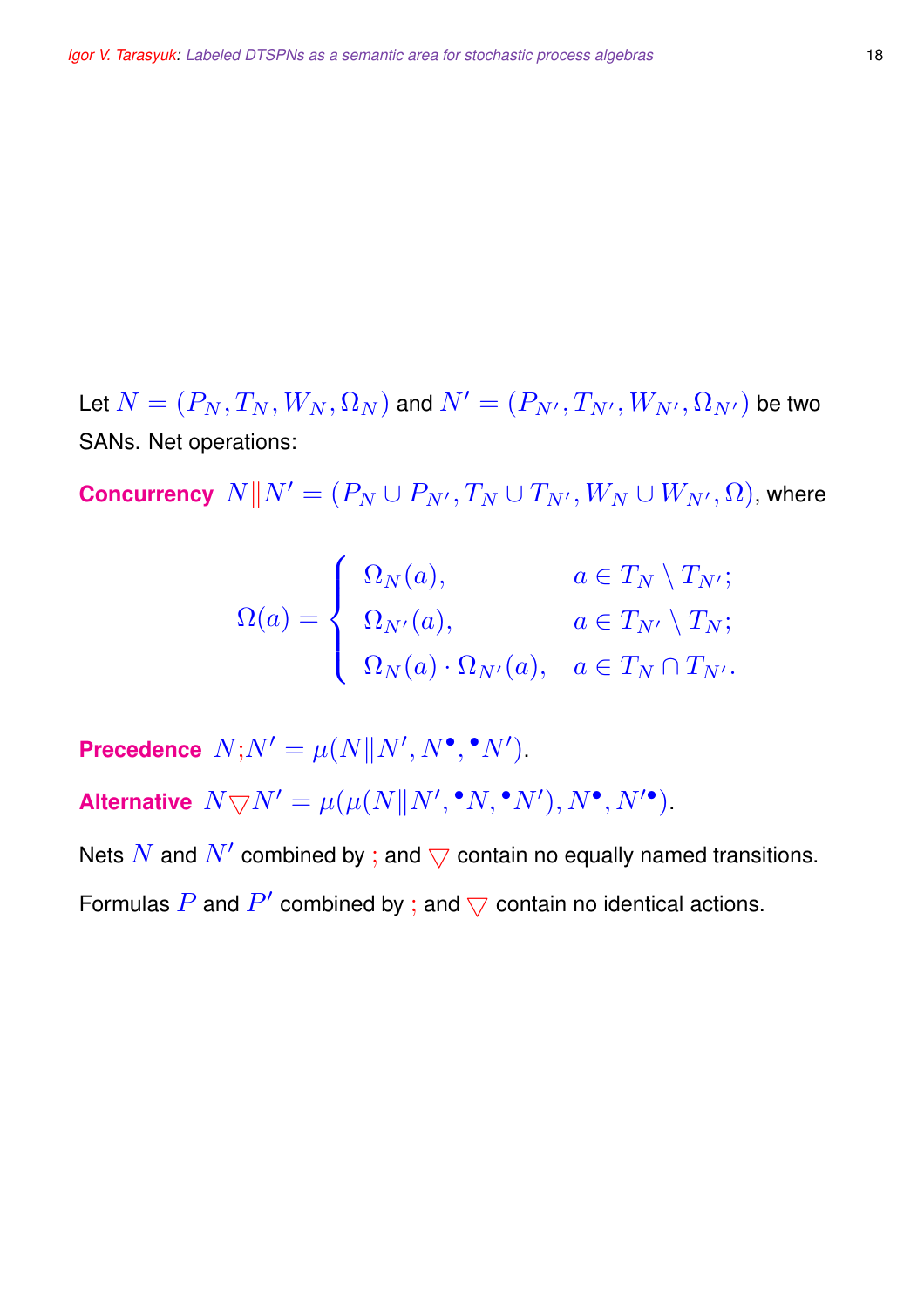Let  $P, Q \in \mathbf{StAFP_0}$ . The net representation of combined formulas:

- 1.  $\mathcal{D}_{St0}(P||Q) = \mathcal{D}_{St0}(P)||\mathcal{D}_{St0}(Q);$
- 2.  $\mathcal{D}_{St0}(P;Q) = \mathcal{D}_{St0}(P); \mathcal{D}_{St0}(Q);$
- 3.  $\mathcal{D}_{St0}(P\bigtriangledown Q) = \mathcal{D}_{St0}(P)\bigtriangledown\mathcal{D}_{St0}(Q).$

**Definition** 4 *Formulas P and P' are* semantic equivalent *in*  $StAFP_0$ ,  $P =_{St0} P'$ , if  $\mathcal{D}_{St0}(P) \simeq \mathcal{D}_{St0}(P')$ .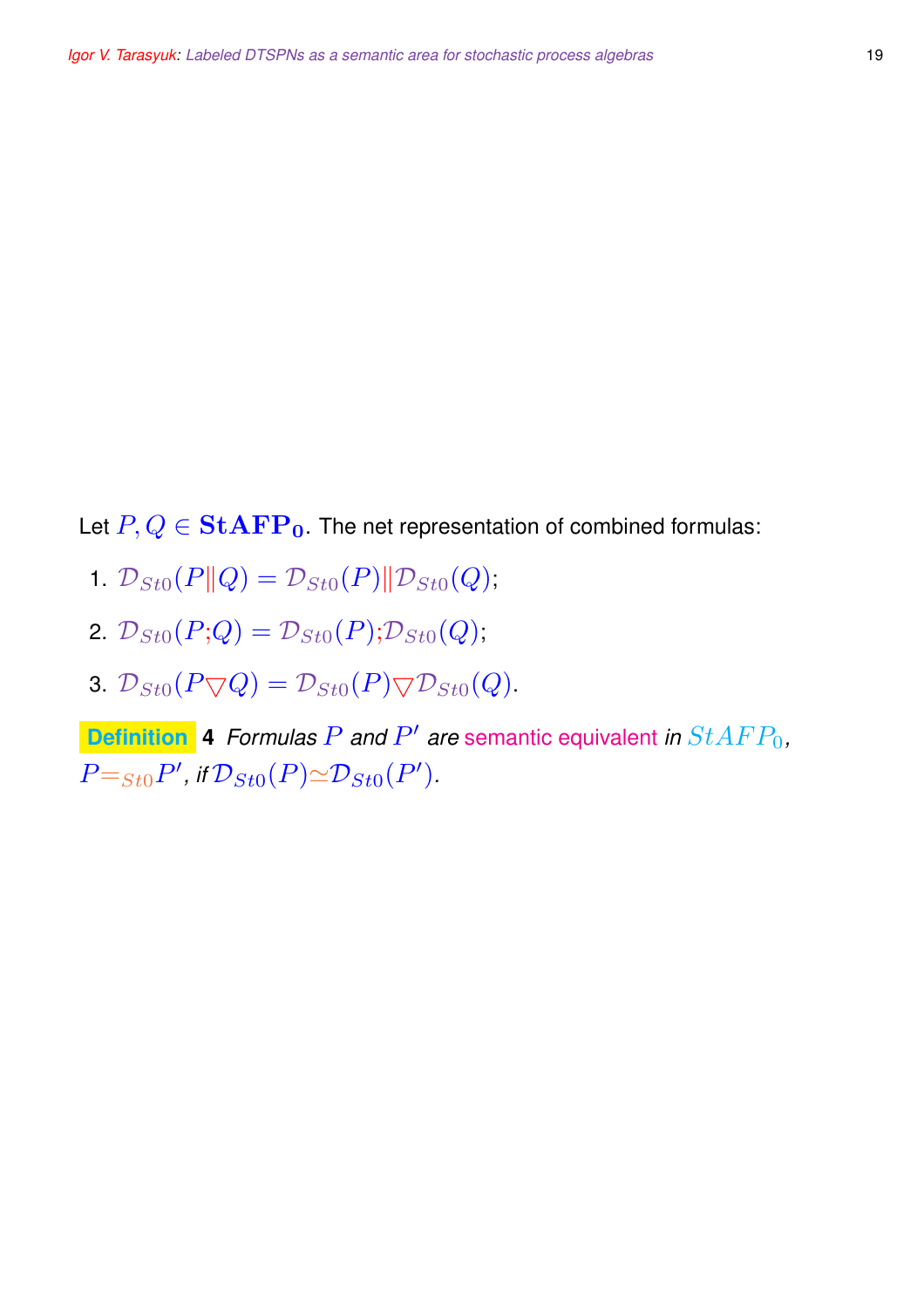#### **Axiomatization**

Let  $P \in \text{StAFP}_0$ . The *structure* of  $P, \phi_P \in \text{AFP}_0$ , specifies the non-stochastic process: replace each activity  $(a, \omega)$  of P by a.

The *action probability function*  $\Omega_P$  from actions contained in activities of P to  $(0; 1]$ . Let  $(a, \omega_1), \ldots, (a, \omega_n)$  be *all* activities of P with action a. Then  $\Omega_P(a) = \omega_1 \cdots \omega_n.$ 

The axiom system  $\Theta_{St0}$ : in accordance with  $=$   $_{St0}$ . Here  $a \in Act$  and  $P, Q, G \in \mathbf{StAFP}_0$ .

- 1. Associativity
- 1.1  $P||(Q||R) = (P||Q)||R$
- 1.2  $P$ ;  $(Q; R) = (P; Q); R$
- 1.3  $P \bigtriangledown (Q \bigtriangledown R) = (P \bigtriangledown Q) \bigtriangledown R$ 
	- 2. Commutativity
- 2.1  $P||Q = Q||P$
- 2.2  $P \nabla Q = Q \nabla P$ 
	- 3. Distributivity
- 3.1  $P; (Q \| R) = (P_1; Q) \| (P_2; R), \ \phi_P = \phi_{P_1} = \phi_{P_2}, \Omega_P = \Omega_{P_1} \cdot \Omega_{P_2}$
- 3.2  $(P \| Q); R = (P; R_1) \| (Q; R_2), \ \phi_R = \phi_{R_1} = \phi_{R_2}, \Omega_R = \Omega_{R_1} \cdot \Omega_{R_2}$
- 3.3  $P \bigtriangledown (Q \| R) = (P_1 \bigtriangledown Q) \| (P_2 \bigtriangledown R),\ \phi_P = \phi_{P_1} = \phi_{P_2},\ \Omega_P = \Omega_{P_1} \cdot \Omega_{P_2}$ 
	- 4. Probability
- 4.1  $P = P_1 \| P_2$ ,  $\phi_P = \phi_{P_1} = \phi_{P_2}$ ,  $\Omega_P = \Omega_{P_1} \cdot \Omega_{P_2}$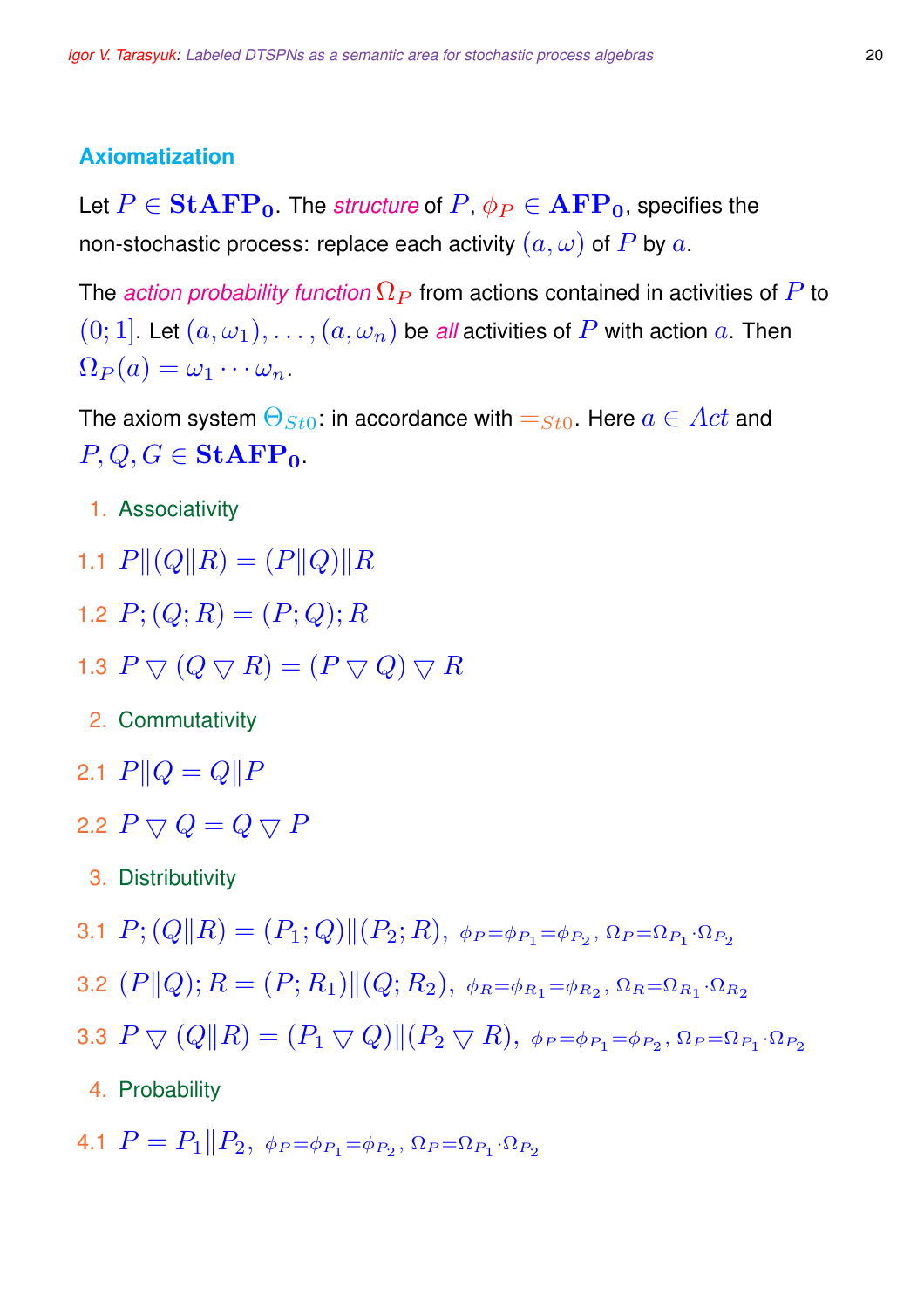The axiom system  $\Theta_{St0}$  is sound w.r.t. the equivalence  $=_{St0}$ .

A formula  $P\in\textbf{StAFP}_{\textbf{0}}$  is a *totally stratified* one iff  $P=P_1\|\cdots\|P_n,\ n\geq 1$ and each  $P_i$   $(1\leq i\leq n)$  is a *primitive formula* i.e., does not contain  $\| .$ 

**Theorem** 2 *Any formula*  $P \in \mathbf{StAFP}_0$  *can be transformed (with the use of*  $\Theta_{St0}$ ) into an equivalent (via  $=s_{t0}$ ) totally stratified one.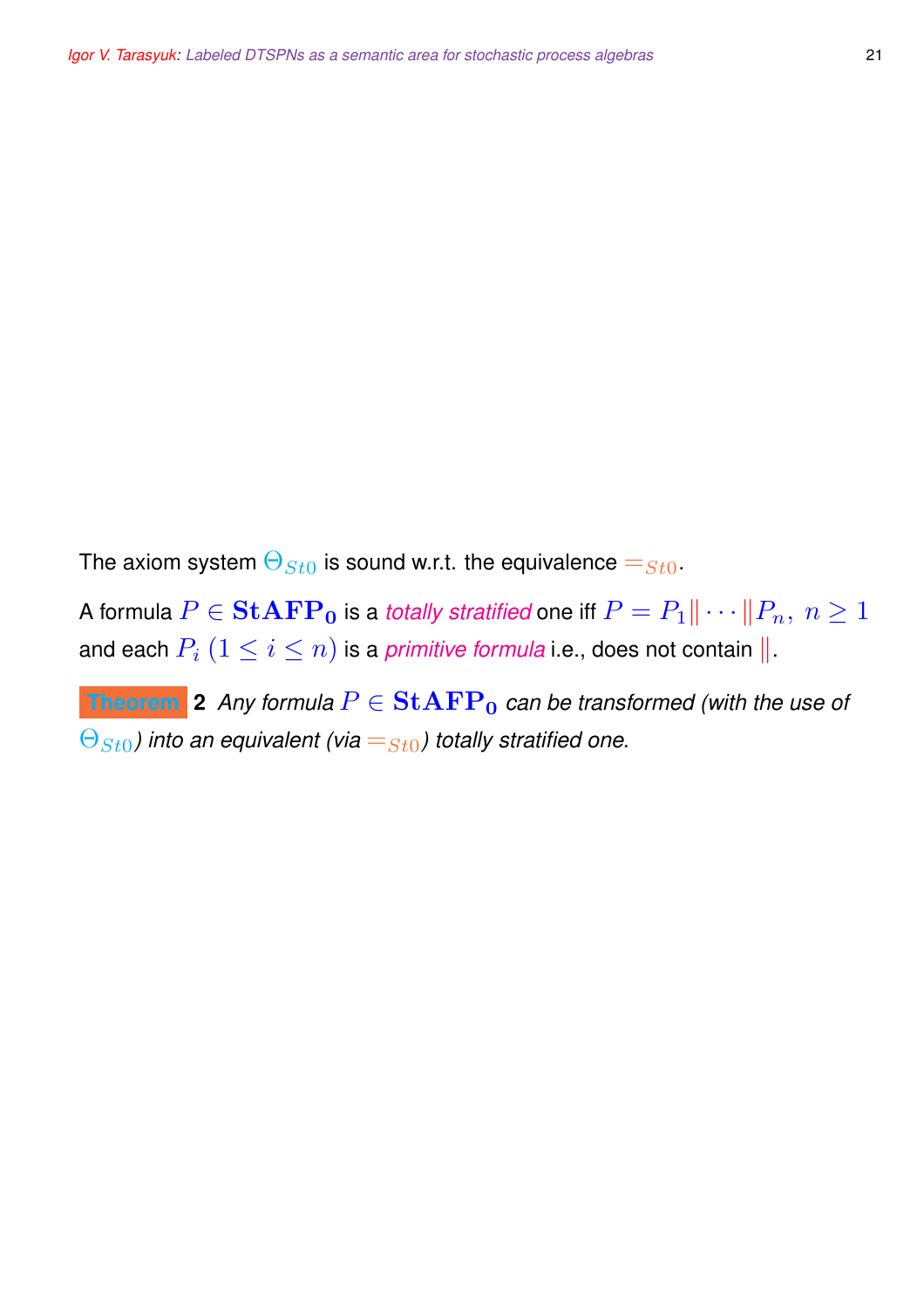## **The results obtained**

- A new class of stochastic Petri nets with labeled transitions and a step semantics for transition firing (LDTSPNs).
- Equivalences for LDTSPNs which preserve interesting aspects of behavior and thus can be used

to compare systems and to compute for a given one a minimal equivalent representation [Buc95].

- A diagram of interrelations for the equivalences.
- Stochastic algebra of finite processes  $StAFP_0$  for specification of stochastic A-nets (SANs).
- A sound axiomatization of the net equivalence.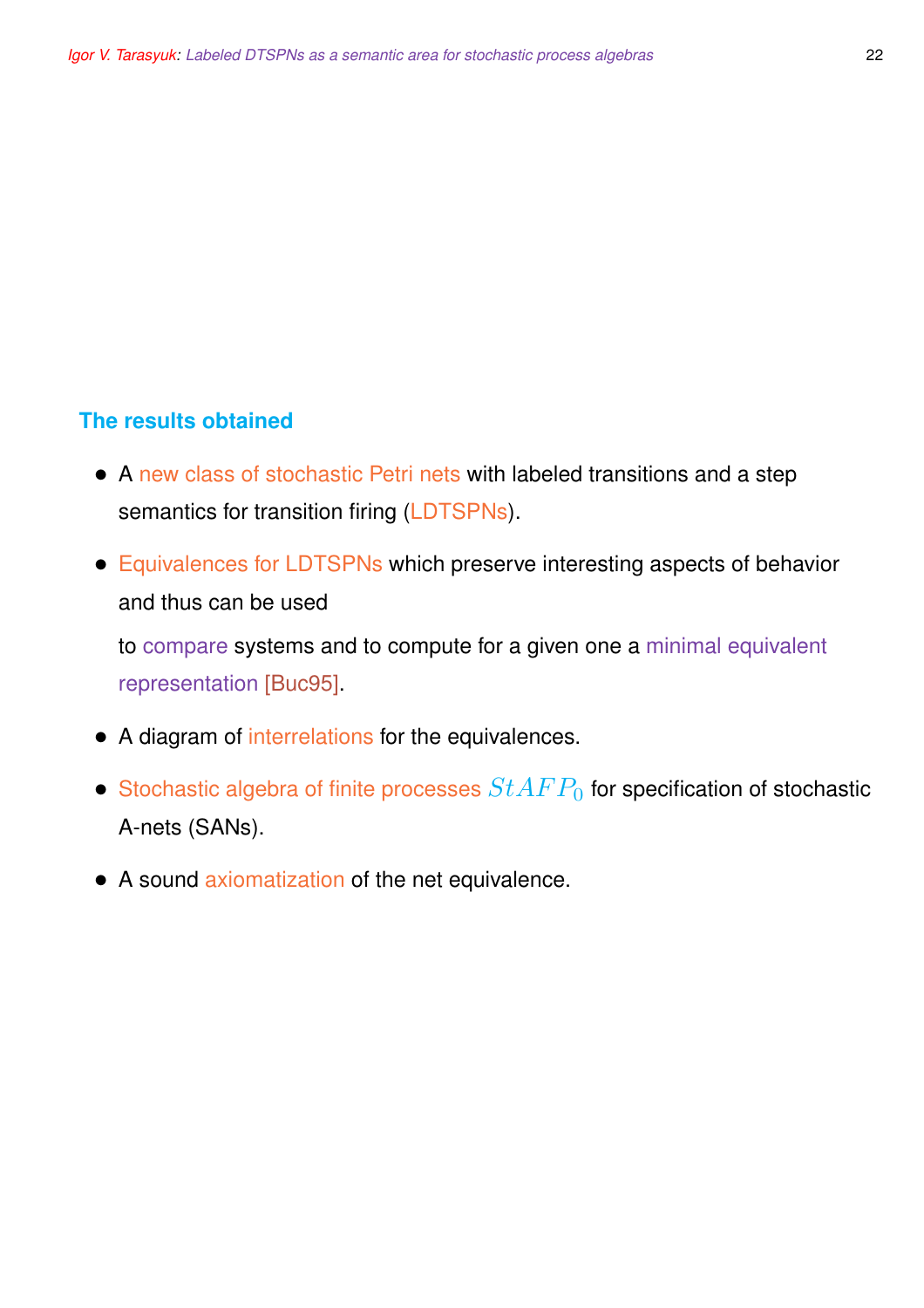## **Further research**

• Other equivalences in interleaving and step semantics:

*interleaving branching bisimulation* [PRS92]

(respecting conflicts with invisible transitions),

*back-forth bisimulations* [NMV90,Pin93]

(moving backward along history of computation).

• True concurrent equivalences:

*partial word* and *pomset bisimulations* [PRS92,Vog92,MCW03]

(partial order models of computation).

• More flexible process algebras:

*Petri box calculus (PBC)* [BDH92]

(infinite processes: recursion and iteration).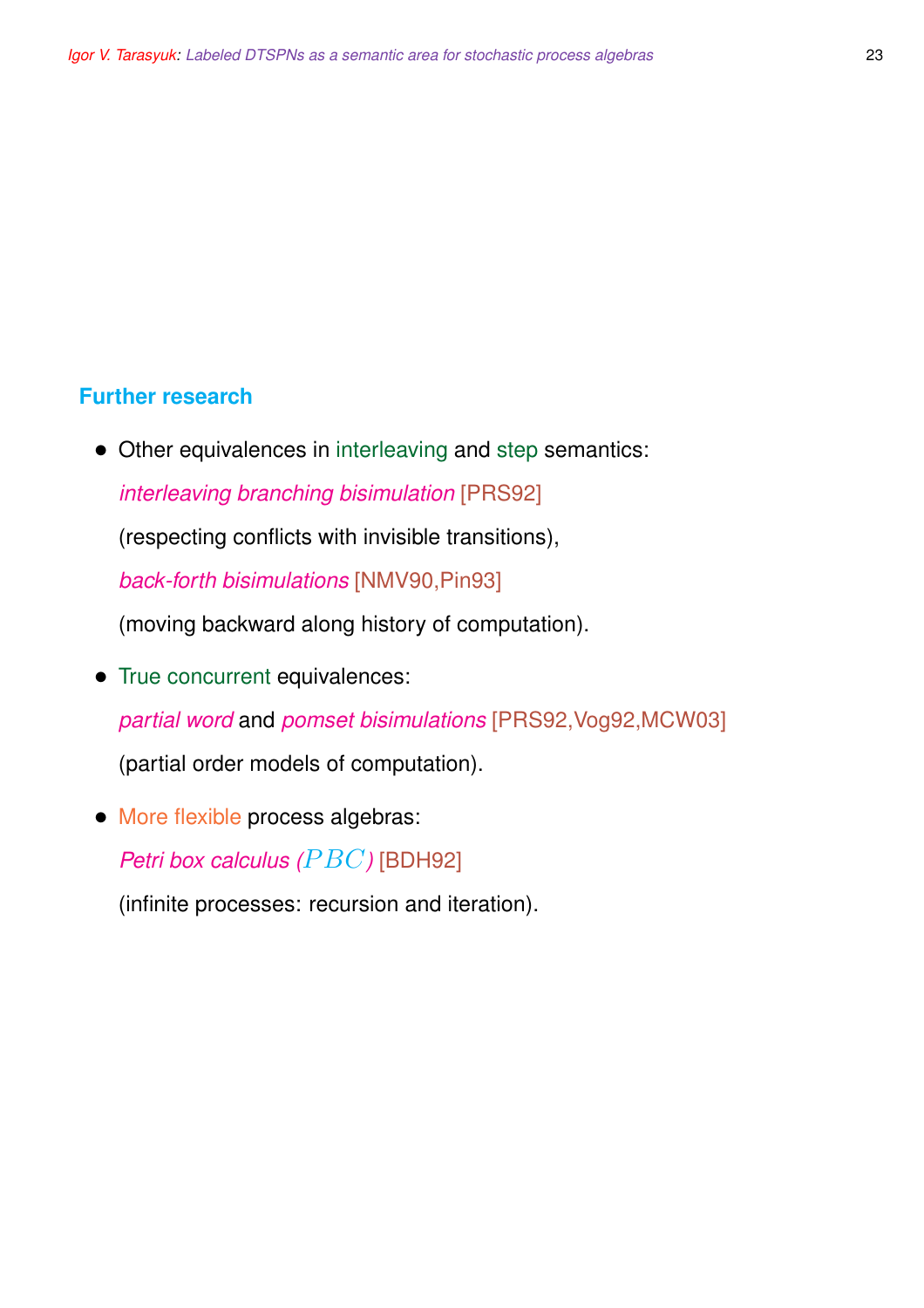#### **References**

- [BDH92] E. BEST, R. DEVILLERS, J.G. HALL. *The box calculus: a new causal algebra with multi-label communication. LNCS* **609**, p. 21–69, 1992.
	- [BH97] C. BAIER, H. HERMANNS. *Weak bisimulation for fully probabilistic processes. Lecture Notes in Computer Science* **1254**, p. 119–130, 1997.
	- [BM89] B. BLOOM, A. MEYER. *A remark on bisimulation between probabilistic processes. LNCS* **363**, p. 26–40, 1989.
	- [BT00] P. BUCHHOLZ, I.V. TARASYUK. *A class of stochastic Petri nets with step semantics and related equivalence notions. Technische Berichte* **TUD-FI00-12**, 18 p., Fakultät Informatik, Technische Universität Dresden, Germany, November 2000, ftp://ftp.inf.tu-dresden.de/ pub/berichte/tud00-12.ps.gz.
- [Buc94] P. BUCHHOLZ. *Markovian process algebra: composition and equivalence.* In: U. Herzog and M. Rettelbach, eds., *Proceedings of the*  $2^{nd}$  *Workshop on Process Algebras and Performance Modelling*, *Arbeitsberichte des IMMD* **27**, p. 11–30, University of Erlangen, 1994.
- [Buc95] P. BUCHHOLZ. *A notion of equivalence for stochastic Petri nets. LNCS* **935**, p. 161–180, 1995.
- [Buc98] P. BUCHHOLZ. *Iterative decomposition and aggregation of labeled GSPNs. LNCS* **1420**, p. 226–245, 1998.
- [Buc99] P. BUCHHOLZ. *Exact performance equivalence an equivalence relation for stochastic automata. Theoretical Computer Science* **215(1/2)**, p. 263–287, 1999.
- [Chr90] I. CHRISTOFF. *Testing equivalence and fully abstract models of probabilistic processes. LNCS* **458**, p. 128–140, 1990.